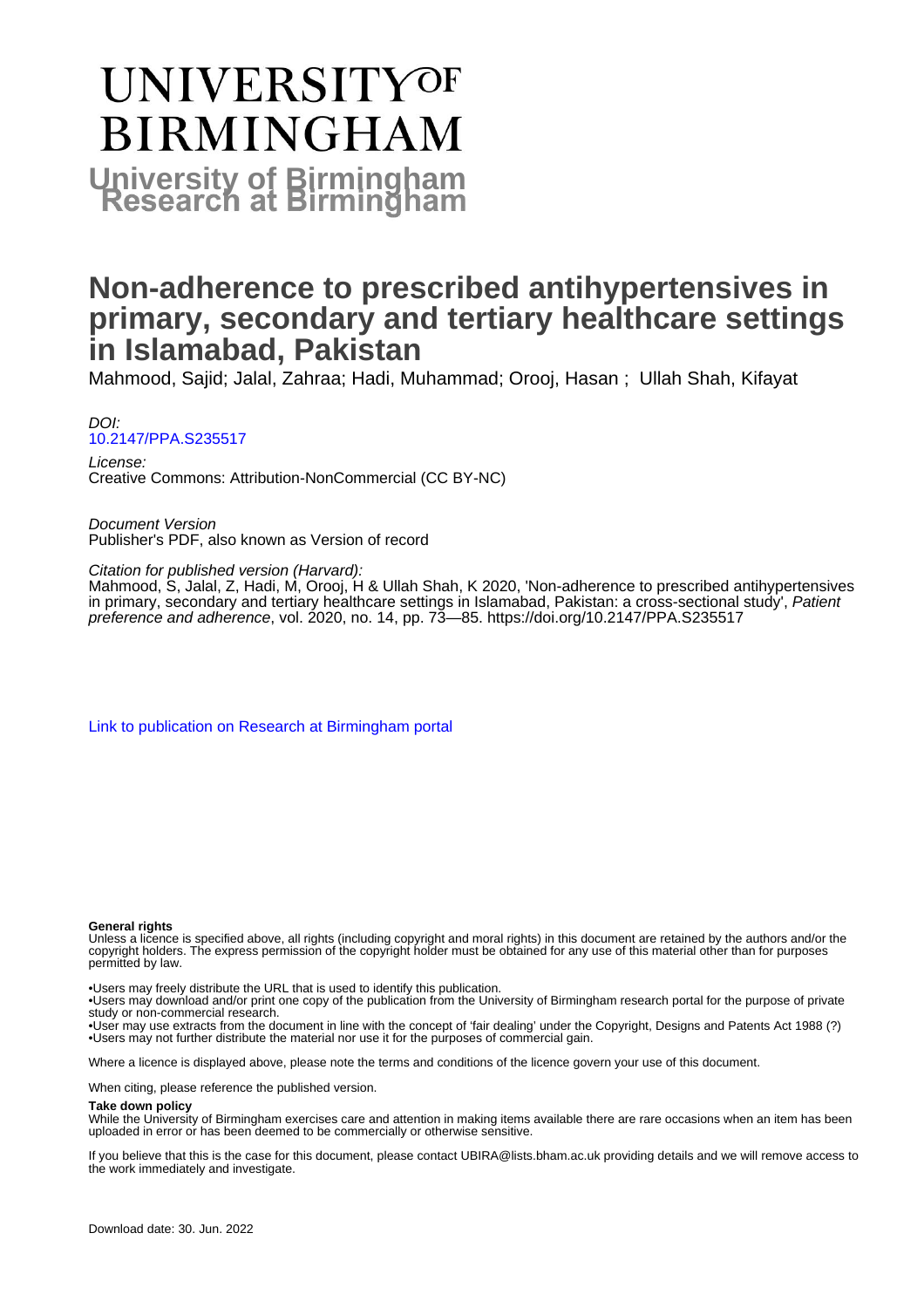## ORIGINAL RESEARCH

# Non-Adherence to Prescribed Antihypertensives in Primary, Secondary and Tertiary Healthcare Settings in Islamabad, Pakistan: A Cross-Sectional Study

This article was published in the following Dove Press journal: Patient Preference and Adherence

Sajid Mahmood D Zahraa Jalal<sup>[2](#page-1-1)</sup> Muhammad Abdul Hadi $\mathbb{D}^2$  $\mathbb{D}^2$ Hasan Orooj<sup>[3](#page-1-2)</sup> Kifayat Ulla[h](http://orcid.org/0000-0003-4061-8174) Shah <sup>[1](#page-1-0)</sup>

<span id="page-1-2"></span><span id="page-1-1"></span><span id="page-1-0"></span>1 Department of Pharmacy, Quaid-e-Azam University, Islamabad 45320, Pakistan; <sup>2</sup>School of Pharmacy, College of Medical and Dental Sciences, Institute of Clinical Sciences, University of Birmingham, Edgbaston, Birmingham B15 2TT, UK; <sup>3</sup> Directorate of Health Services, Metropolitan Corporation Islamabad, Islamabad, Pakistan

Correspondence: Kifayat Ullah Shah Department of Pharmacy, Quaid-e-Azam University, Islamabad 45320, Pakistan Tel +92-3325542722 Email kushah@qau.edu.pk



**Objective:** This study aimed to assess the prevalence and predictors of non-adherence to antihypertensive medication among patients with hypertension attending various healthcare settings in Islamabad, Pakistan.

Methods: A questionnaire-based cross-sectional study was conducted in selected healthcare facilities between September 2017 and December 2018. The study was conducted in primary, secondary and tertiary healthcare settings in Islamabad, Pakistan. Medication adherence was assessed using the eight-item Morisky Medication Adherence Scale (MMAS-8). Sociodemographic and clinical data of recruited patients were collected through a structured questionnaire. Binary logistic regression analysis was performed to determine covariates significantly associated with medication adherence and blood pressure control.

Results: A total of 776 hypertensive patients were invited and 741 (95%) completed the questionnaire. The mean  $\pm$  SD age of participants was 53.6 $\pm$ 12.6 years; 284 patients (38.3%) had high adherence, 178 (24%) had moderate adherence and 279 (37.7%) were non-adherent to the prescribed antihypertensive therapy. Binary regression analysis revealed that old age (OR 1.783 [95% CI: 1.172–2.712]; P=0.013), being educated (OR 2.018 [95% CI: 1.240–3.284]; P=0.036), entitlement to free medical care (OR 1.369 [95% CI: 1.009-1.859]; P=0.044), treatment duration (OR 2.868 [95% CI: 1.913–4.299]; P=0.001), number of medications (OR 1.973 [95% CI: 1.560–2.495]; P=0.001), presence of any comorbidity (OR 2.658 [95% CI: 1.836–3.848];  $P=0.001$ ) and blood pressure control (OR 3.103 [95% CI: 2.268-4.247];  $P=0.001$ ) were significantly associated with good adherence. Similarly, age (OR 1.998 [95% CI: 1.313–3.040]; P=0.004), entitlement to free medical care (OR 1.498 [95% CI: 1.116-2.010]; P=0.007), treatment duration (OR 1.886 [95% CI: 1.143–3.113]; P=0.013), presence of any comorbidity (OR 1.552 [95% CI: 1.123–2.147]; P=0.008) and adherence level (OR 3.103 [95% CI: 2.268–4.247];  $P=0.001$ ) had significant association with controlled blood pressure. The following were the main reasons for non-adherence to prescribed antihypertensive medication: "don't feel need for regular use" (24.7%), "Carelessness" (13.4%) and "adverse effects" (11.2%).

Conclusion: The prevalence of non-adherence to antihypertensive medications was high in the study population and poor medication adherence could potentially explain poor blood pressure control. Evidence-based targeted interventions on both medication adherence and blood pressure control should be introduced and implemented for better treatment outcomes. Keywords: cross-sectional study, adherence, hypertension, Asia, antihypertensives, blood pressure control, Pakistan

## Introduction

Hypertension is a significant global health challenge and a leading cause of morbidity and mortality. Persistently elevated blood pressure may lead to stroke, myocardial

submit your manuscript | www.dovepress.com **Patient Preference and Adherence 2020:14 73–85**<br>[DovePress](http://www.dovepress.com) **Figures** The Condensity Condensity of Section 2020 Mahmood et al. This work is published and licensed by Dove Medical P www.partierms.php and incorporate the Creative Commons Attribution — Non Commercial (unported, v3.0) License (http://creativecommons.org/licenses/by-nc/3.0/). By accessing<br>the work you hereby accept the Terms. Non-commerci For permission for commercial use of this work, please see paragraphs 4.2 and 5 of our Terms (https://www.dovepress.com/terms.php).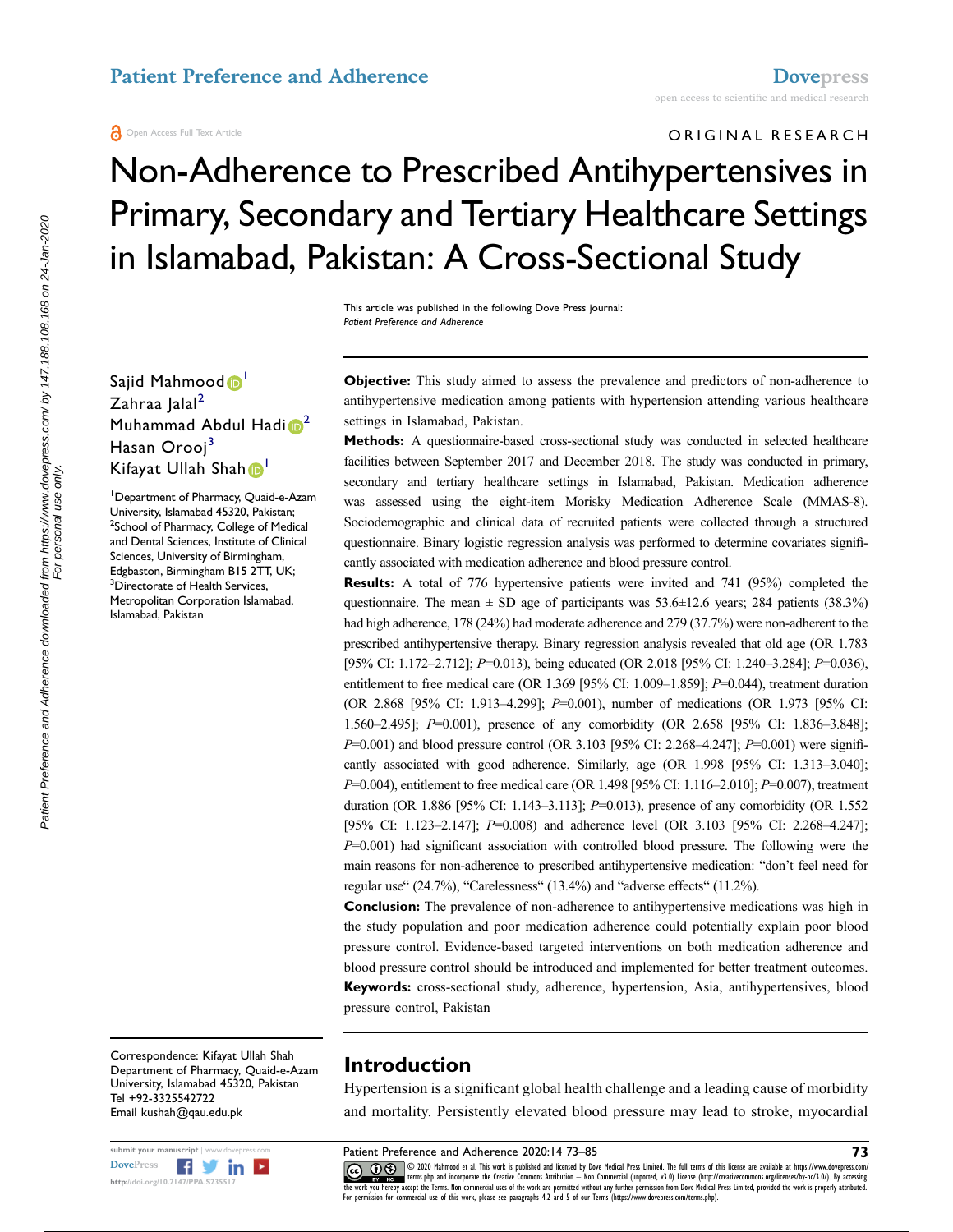<span id="page-2-3"></span><span id="page-2-2"></span><span id="page-2-1"></span><span id="page-2-0"></span>infarction, congestive heart failure, renal failure and blindness.<sup>[1](#page-11-0),[2](#page-11-1)</sup> In 2010, 1.3 billion people in the world were suffering from hypertension, with an annual increase rate of 2.5%[.3](#page-11-2) According to the World Health Organization (WHO) report published in 2013, the global prevalence of hyperten-sion was 40%.<sup>4</sup> Annually, 9[.4](#page-11-3) million people die from either hypertension or its related complications worldwide.<sup>[4](#page-11-3)</sup> Hypertension control is a significant healthcare challenge for both developing and developed countries. In Australia and the USA, the control rate for hypertension was 24% and 3[5](#page-11-4)%, respectively, in  $2014-15$ <sup>5</sup> Hypertension control was even worse in Asia, with India and China having control rates of  $7.9\%$  $7.9\%$ <sup>[6](#page-11-5)</sup> and  $5.7\%$ ,<sup>7</sup> respectively. A meta-analysis published in 2018 in Pakistan revealed that the overall pooled prevalence of hypertension in Pakistan was 26.3% (25.93–26.75%); subgroup analysis revealed that the urban prevalence of hypertension was higher at 26.6% (21.80– 31.42%) as compared to the rural prevalence at 21.1% (10.18–31.87%). Similarly, the pooled prevalence was 24.9% (19.70–30.28%) in males and 24.7% (16.76–  $32.76\%$ ) in females.<sup>[8](#page-11-7)</sup>

<span id="page-2-7"></span><span id="page-2-6"></span><span id="page-2-5"></span><span id="page-2-4"></span>Poor adherence is a critical barrier to treatment success<sup>[9](#page-11-8)–[11](#page-11-9)</sup> leading to worsening of disease, increased hospitalization rate and longer hospital stays. The estimated overall global prevalence of non-adherence to antihypertensive therapy is around  $30\%$ .<sup>[12](#page-11-10)</sup> In the USA, 5% of avoidable hospital admissions are due to poor medication adherence, $^{13}$  costing approximately \$100 billion annually $14$  in the form of both direct and indirect losses.

<span id="page-2-10"></span><span id="page-2-9"></span><span id="page-2-8"></span>Optimal adherence to prescribed antihypertensive therapy may result in substantial reductions in the incidence of myocardial infarction (20–25%), heart failure (>50%) and stroke  $(35-40\%)$ <sup>[15](#page-12-2)[,16](#page-12-3)</sup> Various barriers to antihypertensive medication adherence have been previously identified and reported in the literature. These include cost of medication, lack of education, forgetfulness, unavailability, too much medication, fear of addiction and possible side effects, and dissatisfaction with the therapy.<sup>17</sup> Therefore, addressing these barriers is necessary to improve medication adherence.

<span id="page-2-12"></span>This study aims to evaluate and compare the degree of medication adherence in hypertensive patients in primary, secondary and tertiary healthcare settings in Islamabad. Previously, three studies were conducted in different tertiary care hospitals in Pakistan to evaluate adherence to medication in hypertensive patients. Of these three studies, two used unvalidated questionnaires to assess medication adherence and had too small sample sizes to draw any meaningful conclusions.<sup>[18,](#page-12-5)[19](#page-12-6)</sup> The largest study of the three <span id="page-2-13"></span><span id="page-2-11"></span>was conducted in 2005 in the city of Karachi in a large tertiary care private hospital, and consisted of 460 hypertensive patients. The Morisky, Green, Levine Medication Adherence Questionnaire<sup>[20](#page-12-7)</sup> was used to assess adherence.<sup>[17](#page-12-4)</sup> Hypertension is managed primarily in primary care. In Pakistan, 85% of patients visit primary healthcare facilities for treatment, whereas only 15% of patients visit tertiary care hospitals.<sup>[21](#page-12-8)[,22](#page-12-9)</sup> To date, no study has been conducted in Pakistan to assess the degree of medication adherence among hypertensive patients attending primary and secondary care. To fill this research gap, this study was designed to gather a better understanding of the prevalence of and barriers to medication adherence across all three tiers (primary, secondary and tertiary) of Pakistan's healthcare system. The results of this study could inform policy makers to help develop policies with the aim of improving medication adherence for hypertensive patients in Pakistan.

## Materials and Methods Ethics Statement

The study was approved by Quaid-i-Azam University Bioethics Committee (vide letter no. BFC-FBS-QAU -2018-108 dated 23/10/2018.) In addition, ethical approval was obtained from the bioethical committees/administrations of the respective healthcare settings where the study was conducted (vide letter no. F.1-1/2015/ERB/SZABMU dated 28/08/2017 and no. CDA/DHS-14(1) (63)/2018/1077 dated: 09/10/2018). A licensing agreement to use the copyrighted MMAS-8 was obtained from Donald E. Morisky (294 Lindura Court, Las Vegas, NV 89138-4632, USA; dmorisky@gmail.com). Both informed and written consent was sought from each participant using a consent form before enrollment in the study. Survey confidentiality and anonymity were assured to all enrolled participants.

## Study Settings

This was a multicentre study conducted in one primary, one secondary and one tertiary healthcare setting in Islamabad, the capital of Pakistan. This study was conducted in all three tiers of Pakistan's healthcare system to enable generalization of the data to the Pakistani population.

## Study Design and Participants

This was a cross-sectional study including 741 hypertensive patients. The study took place between September 2017 and December 2018. Eligibility criteria included: all patients who were diagnosed with essential hypertension at any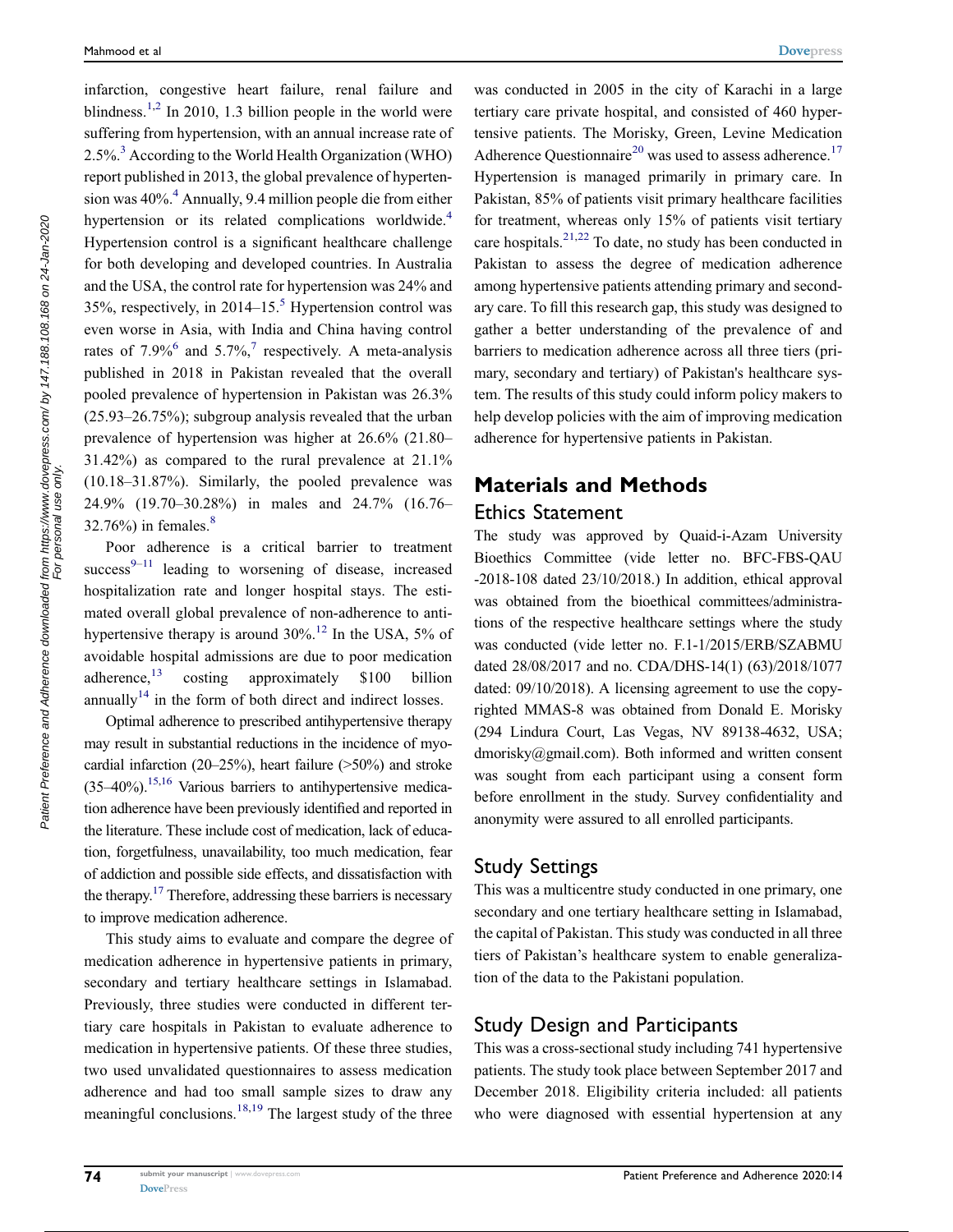time; aged 18 years and above; on at least one antihypertensive medication for the past 6 months; able to communicate in Urdu language; and attending one of the participating healthcare facilities. Hypertensive patients with other comorbidities were also included in our study. Pregnant women, patients with mental disorders such as dementia, and those who could not communicate in Urdu, which is the national language of Pakistan, were not included in this study.

## Data Collection

<span id="page-3-3"></span><span id="page-3-1"></span>To assess medication adherence, the Urdu version of the eight-item Morisky Medication Adherence Scale (MMAS-8) was used. $2^{3-25}$  $2^{3-25}$  $2^{3-25}$  Since Urdu is the national language and is the most widely spoken and understood language in Pakistan, a validated Urdu translation of MMAS- $8^{26}$  $8^{26}$  $8^{26}$  was used to measure medication adherence. The MMAS-8 score can range between 0 and 8. Participants who scored 8 on MMAS-8 were considered "adherent", participants with a score between 6 and <8 were considered "moderately adherent" and participants with an MMAS-8 score <6 were considered "non-adherent" to their prescribed therapy. $25$  A separate standardized data collection form was used to gather patients' sociodemographic data, medical and medication history, and reason for non-adherence. The questionnaires were piloted on 50 patients to test the acceptability of the questions.

## <span id="page-3-2"></span>Outcome Measures and Covariates

<span id="page-3-4"></span>The primary and secondary outcome measures were optimal medication adherence and optimal blood pressure control, respectively. The target for controlled blood pressure was defined in accordance with NICE treatment guidelines for the management of hypertension  $2011$ .<sup>27</sup> For patients who were under 80 years of age, blood pressure <140/90 mmHg was considered controlled, whereas for patients aged 80 years or above, blood pressure <150/ 90 mmHg was considered controlled. Similarly, for the patients with both hypertension and diabetes mellitus, blood pressure <140/80 mmHg, and for patients with kidney, eye and cerebrovascular damage, blood pressure <130/80 mmHg was considered controlled. The covariates were age, gender, entitlement status, marital status, level of education, profession, smoking, number of antihypertensive medications used, duration of therapy and presence of comorbidities.

### Statistical Analysis

Statistical analyses were performed using SPSS version 21.0. The alpha level of significance for all statistical tests was 0.05. Binary logistic regression analysis using the default entry method was conducted to identify predictors associated with medication adherence and blood pressure control. For the purposes of binary regression analysis, the patients were divided into two categories, ie either adherent or non-adherent, rather than three categories, ie good adherence, moderate adherence and nonadherence, on the basis of their MMAS-8 score. Patients who had an MMAS-8 score ≥6 were categorized as adherent and patients who had an MMAS-8 score <6 were categorized as non-adherent. Correlation and Hosmer– Lemeshow Goodness of Fit tests were performed to select the best prediction model.

## **Results**

#### Patient Characteristics

A total of 768 hypertensive patients using at least one antihypertensive medication were invited to participate, of whom 741 patients participated in the study [\(Figure 1\)](#page-3-0). Of these 741 patients, 389 (52.5%) were male and 352 (47.5%) were female. The mean age of participants was 53.6±12.6 years. More than one-third of the participants (286, 38.6%) were obese. At least one comorbidity was present in 205 patients (27.7%) [\(Table 1\)](#page-4-0). The majority of participants were on a single antihypertensive drug (303, 40.9%) and the mean number of antihypertensive medications used was 1.7. The mean duration of therapy was 5.7 years and the majority of participants had a duration of therapy  $\leq$  years (498, 67.2%). The mean MMAS-8 score was 6.17±1.8; 462 patients (62.3%) scored >6 and adherence was categorized as either good or moderate, whereas 279 patients (37.6%) scored <6 and were categorized as poor adherents. The

<span id="page-3-0"></span>

Figure 1 Flowchart showing the participants from each healthcare setting.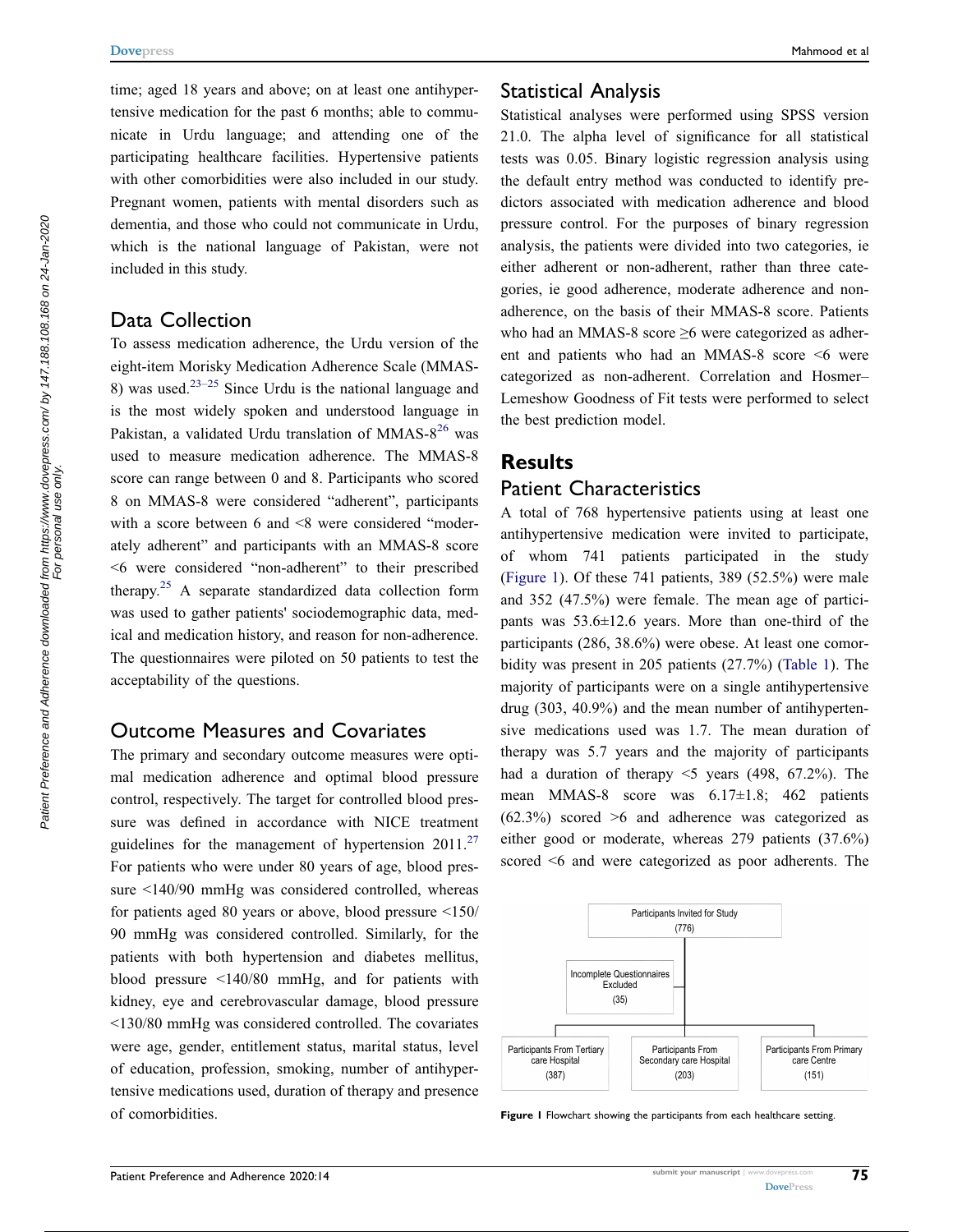<span id="page-4-0"></span>Table 1 Characteristics of Patients Included in This Study

| <b>Patient Characteristics</b> |                                                                    | <b>Total Study Population (N=741)</b>            |                             |  |  |
|--------------------------------|--------------------------------------------------------------------|--------------------------------------------------|-----------------------------|--|--|
|                                |                                                                    | N                                                | %                           |  |  |
| Gender                         | Male                                                               | 389                                              | 52.5                        |  |  |
|                                | Female                                                             | 352                                              | 47.5                        |  |  |
| Age                            | Mean $\pm$ SD<br>$\geq 60$ years<br>$40 - 59$ years<br>$≤40$ years | $53.6 \pm 12.6$<br>256<br>343<br>142             | 34.5.<br>46.3<br>19.2       |  |  |
| Marital status                 | Married                                                            | 632                                              | 85.3                        |  |  |
|                                | Unmarried/divorced/widowed                                         | 109                                              | 14.7                        |  |  |
| <b>BMI</b>                     | Overweight                                                         | 286                                              | 38.6                        |  |  |
|                                | Normal                                                             | 411                                              | 55.5                        |  |  |
|                                | Underweight                                                        | 44                                               | 5.9                         |  |  |
| Smoking                        | Non-smokers                                                        | 585                                              | 78.9                        |  |  |
|                                | Smokers                                                            | 104                                              | 4                           |  |  |
|                                | Ex-smokers                                                         | 52                                               | $\overline{7}$              |  |  |
| <b>Educational level</b>       | Graduate and above                                                 | 122                                              | 16.5                        |  |  |
|                                | Secondary and higher secondary                                     | 262                                              | 35.4                        |  |  |
|                                | Primary and below                                                  | 163                                              | 22                          |  |  |
|                                | Uneducated                                                         | 194                                              | 26.2                        |  |  |
| Profession                     | Officers/higher management                                         | 78                                               | 10.5                        |  |  |
|                                | Clerical staff                                                     | 62                                               | 8.4                         |  |  |
|                                | Workers/labourers                                                  | 148                                              | 20                          |  |  |
|                                | Self-employed                                                      | 15                                               | $\overline{2}$              |  |  |
|                                | Retired/unemployed                                                 | 140                                              | 18.9                        |  |  |
|                                | Housewives                                                         | 298                                              | 40.2                        |  |  |
| Entitlement status             | Entitled                                                           | 303                                              | 40.9                        |  |  |
|                                | Non-entitled                                                       | 438                                              | 59.1                        |  |  |
| Treatment duration             | Mean $\pm$ SD<br>$\leq$ 5 years<br>6-9 years<br>$\geq$ 10 years    | $5.7 + 5.9$<br>498<br>73<br>170                  | 67.2<br>9.9<br>22.9         |  |  |
| No. of antihypertensive drugs  | Mean $\pm$ SD<br>$\overline{\mathbf{c}}$<br>3<br>4                 | $1.7 + 0.68$<br>303<br>340<br>97<br>$\mathbf{L}$ | 40.9<br>45.9<br>13.1<br>0.1 |  |  |
| Comorbidity                    | Yes                                                                | 536                                              | 72.3                        |  |  |
|                                | No                                                                 | 205                                              | 27.7                        |  |  |
| Specific comorbidity           | Patients with DM                                                   | 125                                              | 16.9                        |  |  |
|                                | Patients with CHD                                                  | 63                                               | 8.50                        |  |  |
|                                | Patients with CHF                                                  | 06                                               | 0.80                        |  |  |
|                                | Patients with hyperlipidaemia                                      | 169                                              | 22.8                        |  |  |
| Blood pressure                 | Controlled                                                         | 357                                              | 48.2                        |  |  |
|                                | Uncontrolled                                                       | 384                                              | 51.8                        |  |  |

Abbreviations: BMI, body mass index; DM, diabetes mellitus; CHD, coronary heart disease; CHF, congestive heart failure.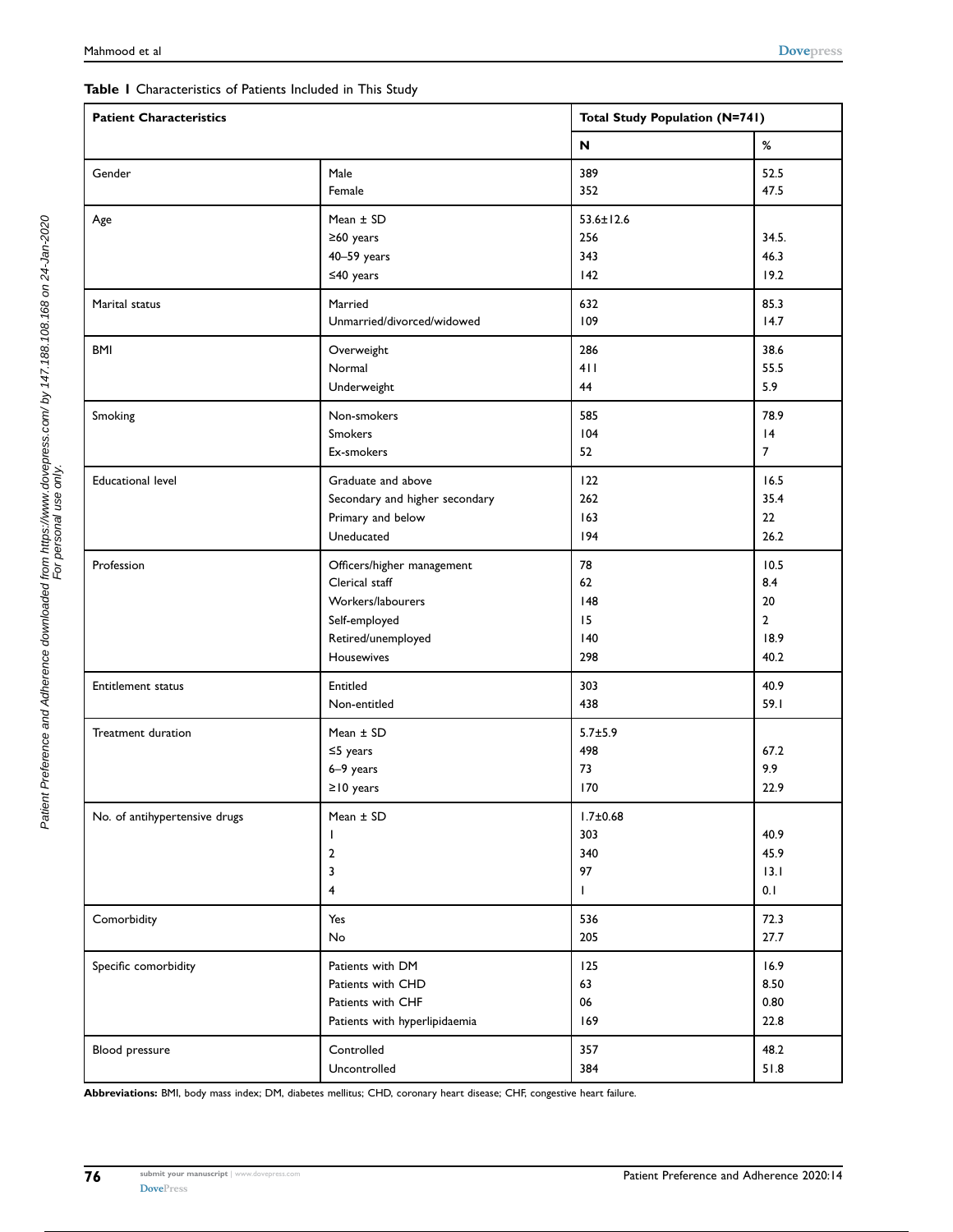mean systolic blood pressure was 148±18.6 mmHg and mean diastolic blood pressure was 92±10.7 mmHg. The mean systolic blood pressure was 145±19 mmHg in patients with good medication adherence, 148±18 mmHg in patients with moderate adherence and 152±18 mmHg in patients with low medication adherence. Similarly, the mean diastolic blood pressure was 90±11 mmHg in patients with good medication adherence, 92±11 mmHg in patients with moderate adherence and 95±10 mmHg in patients with low medication adherence ([Table 2](#page-5-0)).

## Factors Associated with Medication Adherence

Patients were categorized into adherent, moderately adherent and non-adherent on the basis of their MMAS-8 score. In terms of level of care, univariate analysis found that patients attending the tertiary care hospital had a higher rate of medication adherence (169/387, 43.6%) compared to secondary care (79/203, 38.90%) and the primary care centre (36/151, 23.8%) [\(Table 3\)](#page-5-1).

[Table 4](#page-6-0) shows the results of binary regression analysis for factors predicting medication adherence. Older age (OR 1.783 [95% CI: 1.172–2.712]), being educated (OR 2.018 [95% CI: 1.240–3.284]) and longer treatment duration increased the odds of being adherent (OR 2.868 [95% CI: 1.913–4.299]). Married patients were more likely to be adherent to the antihypertensive therapy than unmarried/ divorced/widowed patients (OR 1.25 [95% CI:

<span id="page-5-0"></span>Table 2 Mean SBP and DBP Stratified by Adherence Level

| <b>Adherence Level</b> | <b>Mean SBP</b><br>(mmHg) | <b>Mean DBP</b><br>(mmHg) |  |
|------------------------|---------------------------|---------------------------|--|
| Good adherence         | $145+19$                  | 90±11                     |  |
| Moderate adherence     | $148 + 18$                | $92 \pm 11$               |  |
| Low adherence          | $152 + 18$                | 95±10                     |  |

Abbreviations: SBP, systolic blood pressure; DBP, diastolic blood pressure.

0.827–1.890]). Patients who were entitled to free medical care were more likely to be adherent to prescribed antihypertensive therapy than patients who were non-entitled (OR 1.369 [95% CI: 1.009–1.859]). The odds of being adherent increased by 1.973 [95% CI: 1.560–2.495] times with every unit increase in number of antihypertensive medications. Similarly, patients who had comorbidity were more likely to be adherent to the antihypertensive therapy than the patients who had no comorbidity (OR 2.658 [95% CI: 1.836–3.848]). Patients with controlled blood pressure were three times more likely to be adherent than those with uncontrolled blood pressure (OR 3.103 [95% CI: 2.268–4.247]). Male patients were more likely to be adherent than female patients (OR 1.134 [95% CI:  $0.842 - 1.527$ ]).

## Factors Associated with Optimal Blood Pressure Control

Univariate analysis revealed that the rate of blood pressure control was 63.7% among patients who had high medication adherence, compared to 50% among patients with moderate adherence and 31.2% among patients who had low adherence to prescribed antihypertensive medication [\(Table 5\)](#page-7-0). The rate of blood pressure control was 44% in patients attending the tertiary care hospital, 56% in patients attending the secondary care hospital and 49% in patients attending the primary healthcare setting. The overall rate of blood pressure control was 48% ([Table 6\)](#page-7-1).

The results of binary regression analysis showed that age, entitlement status for free medical care, treatment duration, presence of any comorbidity and adherence level had significant associations with controlled blood pressure. The results of binary regression analysis further revealed that the odds of controlled blood pressure were approximately three times greater in patients who were adherent to their prescribed antihypertensive therapy than in patients who were nonadherent (OR 3.103 [95% CI: 2.268–4.247]). Similarly, the

<span id="page-5-1"></span>Table 3 Medication Adherence Level in Different Healthcare Settings

| <b>Healthcare Setting</b> | No. of Patients, N | Adherent, N (%) | Moderate Adherence, N (%) | Non-Adherence, N (%) |
|---------------------------|--------------------|-----------------|---------------------------|----------------------|
| Tertiary care hospital    | 387                | 169(43.66)      | 90 (23.26)                | 128(33.07)           |
| Secondary care hospital   | 203                | 79 (38.90)      | 47(23.15)                 | 77 (37.93)           |
| Primary care centre       | 151                | 36(23.8)        | 41(27.15)                 | 74 (49.0)            |
| Overall                   | 74 I               | 284 (38.3)      | 178(24.0)                 | 279 (37.7)           |

Notes: The level of adherence was measured through the eight-item Morisky Medication Adherence Scale (MMAS-8). Use of the MMAS is protected by US copyright laws. Permission for use is required. A licensing agreement is available from: Donald E. Morisky, ScD, ScM, MSPH. Use of the ©MMAS is protected by US copyright and registered trademark laws. Permission for use is required. A licensing agreement is available from: Donald E. Morisky, 294 Lindura Court, Las Vegas, NV 89138-4632; [dmorisky@gmail.](https://dmorisky@gmail.com) [com](https://dmorisky@gmail.com). The scale's questions are available in the originally published article.<sup>23</sup>

77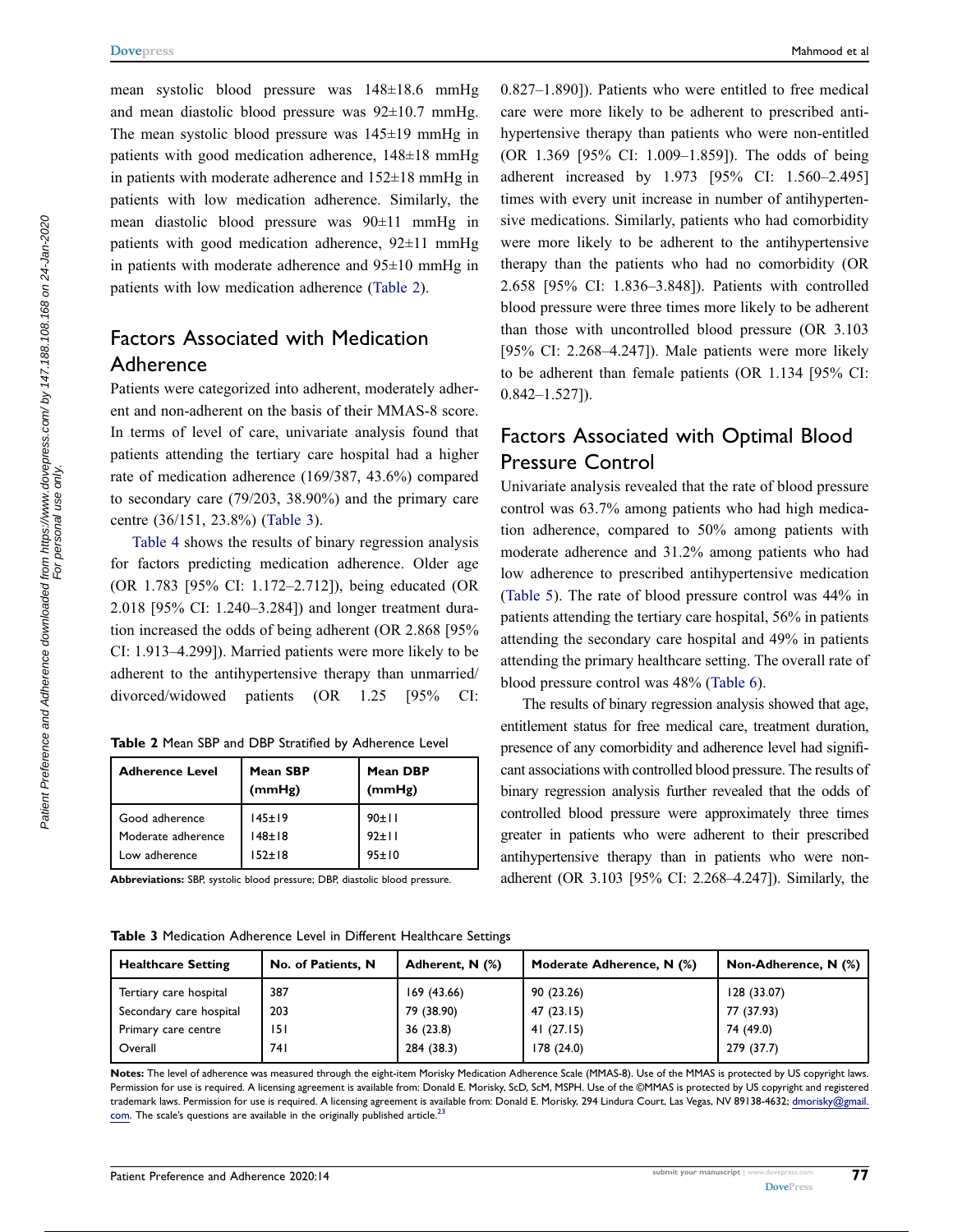#### <span id="page-6-0"></span>Table 4 Binary Logistic Regression Analysis for Factors Predicting Medication Adherence

| Parameter                      | Non-Adherent, N (%) | Adherent, N (%) | <b>OR</b>    | 95% CI for OR<br>Lower-Upper | P-value   |
|--------------------------------|---------------------|-----------------|--------------|------------------------------|-----------|
| Gender                         |                     |                 |              |                              |           |
| Female                         | 138 (39.2)          | 214(60.8)       | $\mathbf{I}$ |                              |           |
| Male                           | 141(36.2)           | 248 (63.8)      | 1.134        | $0.842 - 1.527$              | 0.407     |
| Age                            |                     |                 |              |                              |           |
| 18-40 years                    | 68 (48.6)           | 72 (51.4)       | $\mathbf{I}$ |                              |           |
| 41-59 years                    | 122 (35.5)          | 222 (64.5)      | 1.719        | $1.154 - 2.559$              |           |
| $\geq 60$ years                | 89 (34.6)           | 168(65.4)       | 1.783        | $1.172 - 2.712$              | $0.013*$  |
| <b>Marital status</b>          |                     |                 |              |                              |           |
| Married                        | 233 (36.9)          | 399 (63.1)      |              |                              |           |
| Unmarried/divorced/widowed     | 46 (42.2)           | 63 (57.8)       | 0.800        | $0.529 - 1.209$              | 0.289     |
| <b>Educational level</b>       |                     |                 |              |                              |           |
| Uneducated                     | 85 (43.8)           | 109 (56.2)      | L            |                              |           |
| Primary or below               | 65 (39.9)           | 98 (60.1)       | 1.176        | $0.770 - 1.794$              |           |
| Secondary and higher secondary | 95 (36.3)           | 167(63.7)       | 1.371        | 0.938-2.003                  |           |
| Graduate and above             | 34 (27.9)           | 88 (72.1)       | 2.018        | $1.240 - 3.284$              | $0.036*$  |
| <b>BMI</b>                     |                     |                 |              |                              |           |
| Obese                          | 109(38.1)           | 177(61.9)       | L            |                              |           |
| Normal weight                  | 157 (38.2)          | 254 (61.8)      | 0.996        | $0.730 - 1.359$              |           |
| Underweight                    | 13(29.5)            | 31(70.5)        | 1.468        | 0.736-2.928                  | 0.523     |
| <b>Profession</b>              |                     |                 |              |                              |           |
| Retired/unemployed             | 53 (37.9)           | 87(62.1)        |              |                              |           |
| <b>Housewives</b>              | 113(37.9)           | 185(62.1)       | 1.003        | $0.663 - 1.517$              |           |
| <b>Officers</b>                | 23(29.5)            | 55 (70.5)       | 1.461        | $0.851 - 2.507$              |           |
| Clerical staff                 | 23(37.1)            | 39 (62.9)       | 1.036        | $0.588 - 1.824$              |           |
| Worker/labourer                | 58 (39.2)           | 90 (60.8)       | 0.948        | $0.632 - 1.420$              |           |
| Self-employed                  | 9(60)               | 6(40)           | 0.407        | $0.141 - 1.174$              | 0.376     |
| <b>Entitlement status</b>      |                     |                 |              |                              |           |
| Non-entitled                   | 178 (40.6)          | 260 (59.4)      | ı            |                              |           |
| Entitled                       | 101(33.3)           | 202 (66.7)      | 1.369        | $1.009 - 1.859$              | $0.044*$  |
| <b>Smoking status</b>          |                     |                 |              |                              |           |
| Non-smoker                     | 222 (37.9)          | 363(62.1)       | I            |                              |           |
| Smoker                         | 40 (38.5)           | 64 (61.5)       | 0.979        | $0.637 - 1.503$              |           |
| Ex-smoker                      | 17(32.7)            | 35(67.3)        | 1.259        | $0.689 - 2.301$              | 0.743     |
| <b>Treatment duration</b>      |                     |                 |              |                              |           |
| $\leq$ 5 years                 | 221 (44.4)          | 277 (55.6)      |              |                              |           |
| 6-9 years                      | 21(28.8)            | 52 (71.2)       | 1.976        | $1.155 - 3.379$              |           |
| $\geq$ 10 years                | 37(21.8)            | 133 (78.2)      | 2.868        | $1.913 - 4.299$              | $0.0001*$ |
| No. of medications             |                     |                 |              |                              |           |
| $\mathbf{I}$                   | 151(49.8)           | 152 (50.2)      |              |                              |           |
| $\overline{2}$                 | 107(31.5)           | 233 (68.5)      |              |                              |           |
| 3                              | 20(20.6)            | 77 (79.4)       | 1.973        | $1.560 - 2.495$              | $0.0001*$ |
| <b>Comorbidities</b>           |                     |                 |              |                              |           |
| No                             | 233 (43.5)          | 303 (56.5)      |              |                              |           |
| Yes                            | 46 (22.4)           | 159 (77.6)      | 2.658        | 1.836-3.848                  | $0.0001*$ |

(Continued)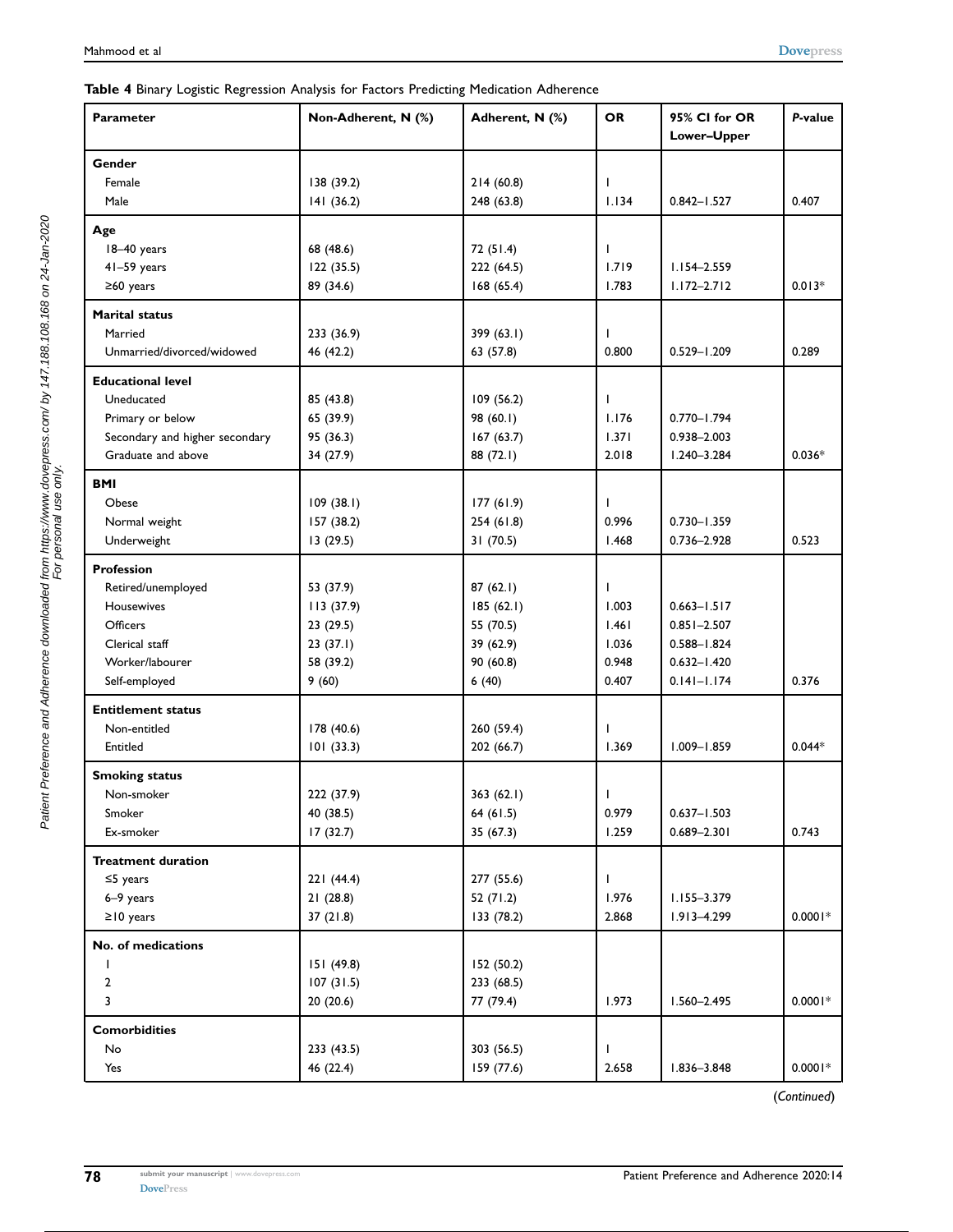#### Table 4 (Continued).

| <b>Parameter</b>  | Non-Adherent, N (%) | Adherent, N (%) | OR    | 95% CI for OR<br>Lower-Upper | P-value   |
|-------------------|---------------------|-----------------|-------|------------------------------|-----------|
| <b>BP</b> control |                     |                 |       |                              |           |
| Uncontrolled      | 192 (50.0)          | 192 (50.0)      |       |                              |           |
| Controlled        | 87 (24.4)           | 270 (75.6)      | 3.103 | 2.268-4.247                  | $0.0001*$ |

Note: \*P<0.05.

Abbreviations: BMI, body mass index; BP, blood pressure.

<span id="page-7-0"></span>

| <b>Adherence Level</b> | <b>Blood Pressure</b>      | <b>Total Study Population</b> |              |              |
|------------------------|----------------------------|-------------------------------|--------------|--------------|
|                        |                            | N                             | %            | Total $(\%)$ |
| High adherence         | Controlled<br>Uncontrolled | 8 <br>103                     | 63.7<br>36.3 | 284 (38.3)   |
| Moderate adherence     | Controlled<br>Uncontrolled | 89<br>89                      | 50<br>50     | 178 (24)     |
| Low adherence          | Controlled<br>Uncontrolled | 87<br>192                     | 31.2<br>68.8 | 279 (37.7)   |

<span id="page-7-1"></span>Table 6 Level of Blood Pressure Control in Different Healthcare Settings

| <b>Healthcare Setting</b> | <b>Total No. of Patients</b> | BP Controlled BP, N (%) | %  | Uncontrolled BP, N (%) | %  |
|---------------------------|------------------------------|-------------------------|----|------------------------|----|
| Tertiary care hospital    | 387                          | 169(44)                 | 44 | 218(56)                | 56 |
| Secondary care hospital   | 203                          | 113(56)                 | 56 | 90 (44)                | 44 |
| Primary care centre       | 151                          | 74 (49)                 | 49 | 77 (51)                | 51 |
| Overall                   | 74 I                         | 356 (48)                | 48 | 385 (52)               | 52 |

Abbreviation: BP, blood pressure.

odds of controlled blood pressure were 1.179 times greater in males than in females (OR 1.179 [95% CI: 0.883–1.574]). Older age (≥60 years) (OR 1.998 [95% CI: 1.313–3.040]), being educated (OR 1.5 [95% CI: 0.956–2.377]), being an officer (OR 1.5 [95% CI: 0.923–2.516]) and longer treatment duration (OR 1.4 [95% CI: 1.010–2.031]) increased the odds of controlled blood pressure. The odds of controlled blood pressure were 1.213 times greater in unmarried/divorced/ widowed patients than in married patients (OR 1.213 [95% CI: 0.807–1.822]). The odds of controlled blood pressure were 1.5 times greater in patients who had entitlement to free medical care than in who did not have entitlement to free medical care (OR 1.498 [95% CI: 1.116–2.010]). The number of medications had an inverse relationship with controlled blood pressure with every unit increase in number of medications (OR 0.884 [95% CI: 0.716–1.091]). The odds of controlled blood pressure were 1.5 times greater in patients who

had comorbidity than in patients who had no comorbidity (OR 1.552 [95% CI: 1.123–2.147]) [\(Table 7\)](#page-8-0).

## Reasons for Non-Adherence/Moderate Adherence

Multiple reasons for moderate/non-adherence were reported by the patients. Of 457 hypertensive patients, 408 (89%) who had either moderate adherence or nonadherence responded to the question on the reasons for non-adherence. About one-quarter of the patients (24.7%) responded that they "don't feel a need for regular use" as they take their medicines only when they feel any symptom of hypertension. Carelessness was the second most frequently cited reason for moderate/non-adherence (13.4%). Adverse effects to antihypertensive medications were also cited by 46 patients (11.2%) [\(Table 8\)](#page-9-0).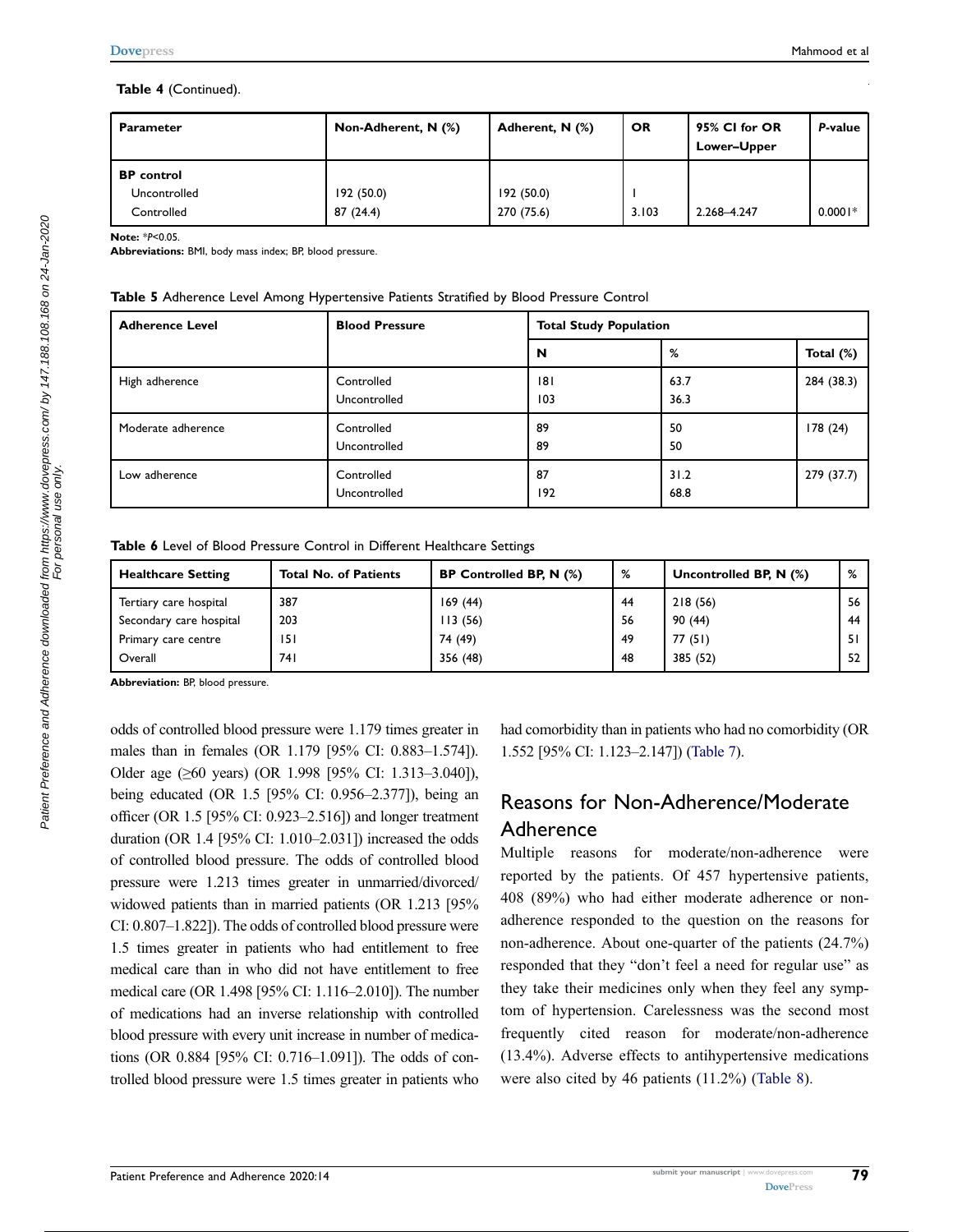<span id="page-8-0"></span>

| <b>Parameter</b>                | Uncontrolled BP, N (%) | Controlled BP, N (%) | <b>OR</b>    | 95% CI for OR Lower-Upper | P-value  |
|---------------------------------|------------------------|----------------------|--------------|---------------------------|----------|
| Gender                          |                        |                      |              |                           |          |
| Female                          | 190 (54.0)             | 162(46.0)            | T            |                           |          |
| Male                            | 194 (49.9)             | 195(50.1)            | 1.179        | $0.883 - 1.574$           | 0.264    |
| Age                             |                        |                      |              |                           |          |
| 18-40 years                     | 86 (61.4)              | 54 (38.6)            | T            |                           |          |
| 41-59 years                     | 184 (53.5)             | 160(46.6)            | 1.385        | 0.927-2.068               |          |
| $\geq 60$ years                 | 114(44.4)              | 143 (55.6)           | 1.998        | $1.313 - 3.040$           | $0.004*$ |
| <b>Marital status</b>           |                        |                      |              |                           |          |
| Married                         | 332 (52.5)             | 300 (47.5)           | T            |                           |          |
| Unmarried/divorced/widowed      | 52 (47.7)              | 57 (52.3)            | 1.213        | $0.807 - 1.822$           | 0.352    |
| <b>Education</b>                |                        |                      |              |                           |          |
| Uneducated                      | 112(57.7)              | 82 (42.3)            | T            |                           |          |
| Primary or below                | 79 (48.5)              | 84 (51.5)            | 1.452        | 0.955-2.208               |          |
| Secondary and higher            | 135(51.5)              | 127 (48.5)           | 1.285        | $0.884 - 1.868$           |          |
|                                 |                        |                      |              |                           |          |
| secondary<br>Graduate and above | 58 (47.5)              | 64 (52.5)            | 1.507        | 0.956-2.377               | 0.227    |
|                                 |                        |                      |              |                           |          |
| <b>BMI</b>                      |                        |                      |              |                           |          |
| Obese                           | 152(53.1)              | 134(46.9)            | I            |                           |          |
| Normal weight                   | 216 (52.6)             | 195 (47.4)           | 1.024        | $0.757 - 1.386$           |          |
| Underweight                     | 16(36.4)               | 28 (63.6)            | 1.985        | 1.029-3.828               | 0.113    |
| Profession                      |                        |                      |              |                           |          |
| Housewives                      | 165(55.4)              | 133(44.6)            | $\mathbf{I}$ |                           |          |
| Officers                        | 35 (44.9)              | 43 (55.1)            | 1.524        | $0.923 - 2.516$           |          |
| Clerical staff                  | 33 (53.2)              | 29 (46.8)            | 1.090        | $0.630 - 1.887$           |          |
| Worker/labourer                 | 77 (52.0)              | 71 (48.0)            | 1.144        | $0.771 - 1.698$           |          |
| Retired/unemployed              | 65 (46.4)              | 75 (53.6)            | 1.431        | $0.957 - 2.142$           |          |
| Self-employed                   | 9(60.0)                | 6(40.0)              | 0.827        | $0.287 - 2.382$           | 0.407    |
| <b>Entitlement status</b>       |                        |                      |              |                           |          |
| Non-entitled                    | 245 (55.9)             | 193(44.1)            | J.           |                           |          |
| Entitled                        | 139 (45.9)             | 164(54.1)            | 1.498        | $1.116 - 2.010$           | $0.007*$ |
| <b>Smoking status</b>           |                        |                      |              |                           |          |
| Non-smoker                      | 301 (51.5)             | 284 (48.5)           | $\mathbf{I}$ |                           |          |
| Smoker                          | 58 (55.8)              | 46 (44.2)            | 0.841        | $0.553 - 1.279$           |          |
| Ex-smoker                       | 25(48.1)               | 27(51.9)             | 1.145        | $0.649 - 2.019$           | 0.615    |
| <b>Treatment duration</b>       |                        |                      |              |                           |          |
| $\leq$ 5 years                  |                        |                      | $\mathbf{I}$ |                           |          |
|                                 | 276 (55.4)             | 222 (44.6)           |              |                           |          |
| 6-9 years                       | 29 (39.7)              | 44 (60.3)            | 1.886        | $1.143 - 3.113$           |          |
| $\geq$ 10 years                 | 79 (46.5)              | 91(53.5)             | 1.432        | $1.010 - 2.031$           | $0.013*$ |
| No. of medications              |                        |                      |              |                           |          |
|                                 | 156(51.5)              | 147(48.5)            |              |                           |          |
| $\mathbf{2}$                    | 168(49.4)              | 172 (50.6)           |              |                           |          |
| 3                               | 59 (60.8)              | 38 (39.2)            | 0.884        | $0.716 - 1.091$           | 0.250    |
| <b>Comorbidities</b>            |                        |                      |              |                           |          |
| No                              | 294 (54.9)             | 242(45.1)            | $\mathsf{I}$ |                           |          |
| Yes                             | 90 (43.9)              | 115(56.1)            | 1.552        | $1.123 - 2.147$           | $0.008*$ |
|                                 |                        |                      |              |                           |          |

(Continued)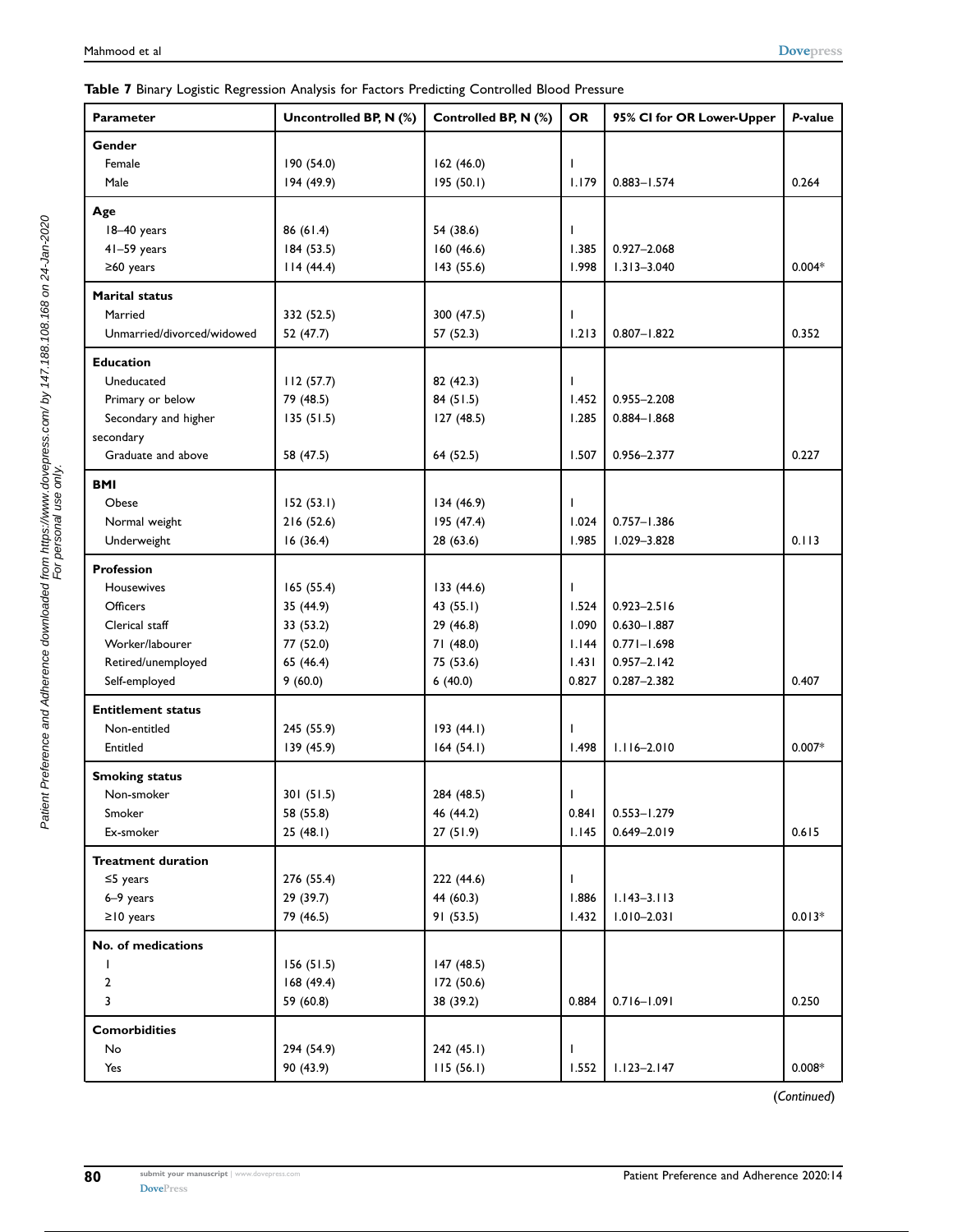| <b>Parameter</b>                  | Uncontrolled BP, N (%) | Controlled BP, $N$ $(\%)$ | I OR  | 95% CI for OR Lower-Upper | P-value   |
|-----------------------------------|------------------------|---------------------------|-------|---------------------------|-----------|
| <b>Medication adherence level</b> |                        |                           |       |                           |           |
| Non-adherent                      | 192(68.8)              | 87(31.2)                  |       |                           |           |
| Adherent                          | 192(41.6)              | 270 (58.4)                | 3.103 | 2.268-4.247               | $0.0001*$ |

Note: \*P<0.05.

Abbreviations: BMI, body mass index; BP, blood pressure.

<span id="page-9-0"></span>

| <b>Table 8</b> Reasons "In Patient's View" for Either Non-Adherence |  |  |  |  |
|---------------------------------------------------------------------|--|--|--|--|
| or Moderate Adherence to Prescribed Antihypertensive Therapy        |  |  |  |  |

| Sr. | Reason                          | n (%)       |
|-----|---------------------------------|-------------|
|     | No. of Respondents (n=408)      |             |
|     | Don't feel need for regular use | 101(24.7)   |
| 2   | Carelessness                    | 55 (13.4)   |
| 3   | Adverse effect                  | 46 $(11.2)$ |
|     | Forgetfulness                   | 40 (9.8)    |
| 5   | Lack of education               | 40 (9.8)    |
| 6   | <b>Travelling</b>               | 35(8.6)     |
|     | Tired of taking medication      | 31(7.6)     |
| 8   | Fear of addiction               | 24(5.9)     |
| 9   | Unaffordable                    | 19(4.7)     |
| 10  | Unavailability                  | 16(3.9)     |

## **Discussion**

Medication adherence, predictors of medication adherence and its association with controlled blood pressure, as well as the reasons for medication non-adherence, were investigated in this study. Patient groups with poor blood pressure control were identified. This study could potentially help medical practitioners to design patient-specific interventions targeting these patients, including patient counselling, providing entitlement to free medical care and helping policy makers develop policies to ensure better therapeutic outcomes. Overall, 37.7% of hypertensive patients attending primary, secondary and tertiary healthcare settings in Islamabad were non-adherent. There was a significant association between medication adherence and blood pressure control. "Don't feel need for regular use", "Carelessness" and "adverse effects" were the main reasons for non-adherence among hypertensive patients.

Previous studies conducted in Pakistan have reported higher rates of non-adherence to antihypertensive therapy, ranging between 51% and  $82\%^{18,19}$ , compared to our study. This difference may be due to the use of unvalidated questionnaires to assess medication adherence and very small sample sizes (89 and 32). The use of unvalidated questionnaires may have resulted in overestimation of nonadherence. However, one study, conducted in the

metropolitan city of Karachi, Pakistan, $17$  was the only research study that used a validated questionnaire, ie the Morisky, Green, Levine Medication Adherence Questionnaire. Our study reported less medication adherence than was reported in the previous study conducted in Karachi, ie 77%. This difference may be due to the different methods used to estimate adherence, as it has been reported in a meta-analysis that MMAS-8 reports less adherence compared to other questionnaires used for the estimation of medication adherence. This is because MMAS-8 makes it possible to obtain a more in-depth picture of adherence, where the participants do not feel forced to claim to be adherent.[28](#page-12-14) Various studies conducted in different Asian countries, ie China, Hong Kong, Saudi Arabia, UAE and Iran, using MMAS-8 have also reported similar poor adherence to prescribed antihypertensive therapy, supporting our results[.15,](#page-12-2)[29](#page-12-15)–[35](#page-12-16)

<span id="page-9-5"></span><span id="page-9-1"></span>The WHO estimates the prevalence of non-adherence among patients with chronic diseases to be between 52% and 74%, defined by  $\geq 80\%$  cut-off.<sup>36</sup>

<span id="page-9-6"></span><span id="page-9-4"></span><span id="page-9-3"></span>In this study, we found no significant correlation between gender and medication adherence. This finding is consistent with previously reported studies, including a study in Pakistan.<sup>17[,30,](#page-12-18)[31](#page-12-19)[,37,](#page-12-20)[38](#page-12-21)</sup> In contrast, there are studies that have found a significant correlation between gender and medica-tion adherence.<sup>29[,32](#page-12-22)</sup> Age was found to be significantly associated with medication adherence in our study, with better adherence observed in older patients. This finding is consistent with another study from Pakistan, $17$  as well as with a number of international studies[.29](#page-12-15)[,39](#page-12-23)–[42](#page-12-24) However, other studies have shown either no correlation with age<sup>43[,44](#page-12-26)</sup> or an inverse correlation with increasing age when it comes to the use of antihypertensives.<sup>45</sup>

<span id="page-9-8"></span><span id="page-9-7"></span><span id="page-9-2"></span>In our opinion, this negative correlation may be due to loss of memory, non-availability of any caregiver or deteriorated health of the patients. On the other hand, the increased medication adherence in older patients may be due to either increased severity of the condition, which forced the patient to be adherent, or strong family support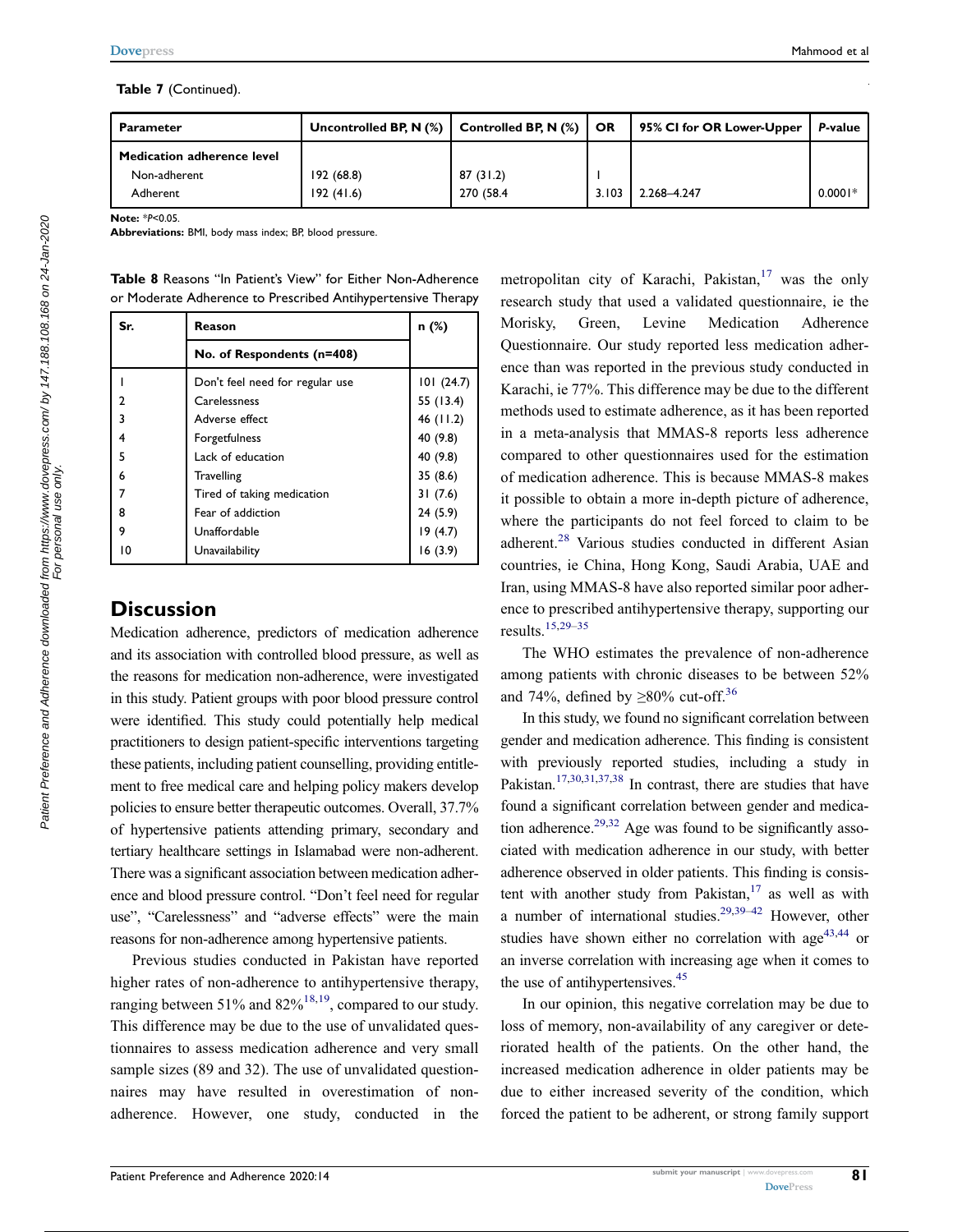for older people in Pakistani society. Studies have reported a positive relationship between family support and medi-cation adherence.<sup>[46](#page-12-28)[,47](#page-12-29)</sup>

<span id="page-10-0"></span>The level of education of the participants was also found to be significantly associated with medication adherence in our study. There was a positive correlation between medication adherence and the level of education. This is in contrast to what has been reported previously in studies conducted in different Asian countries, as most of the previous studies using MMAS-8 have found no significant correlation between level of education and medication adherence[.17,](#page-12-4)[29](#page-12-15)–[31](#page-12-19)[,37](#page-12-20) Increased medication adherence in educated patients may be due to increased awareness about the disease. This is in line with previous research which showed the significant relationship between formal education and medication adherence.<sup>[48](#page-12-30)[,49](#page-12-31)</sup>

<span id="page-10-1"></span>The number of medications had a significant correlation with medication adherence. Medication adherence increases when the patient is using more than one medication to control blood pressure. This finding is in contrast to previously reported studies, which found no significant correlation between number of medications and medicationadherence.<sup>[17,](#page-12-4)[29](#page-12-15)–[31](#page-12-19)[,37,](#page-12-20)[38](#page-12-21)</sup> In our opinion, the increased medication adherence in patients who use more than one medication to control their blood pressure may be due to an increased severity of symptoms in these patients, which compels these patients to remain adherent with their prescribed medications.

Similarly, presence of comorbidity also had strong a correlation with medication adherence. Mixed findings have been reported in the literature regarding the association between presence of comorbidity and medication adherence. Some studies support our finding, $29,38$  $29,38$  whereas other studies found no significant correlation between pre-sence of comorbidity and medication adherence.<sup>17,[31](#page-12-19)[,37](#page-12-20)</sup> No significant correlation was found between gender, marital status, BMI, smoking or employment status and medication adherence.

<span id="page-10-2"></span>For blood pressure control, the age of the patient was found to have a significant correlation with controlled blood pressure. We found that patients aged  $\geq 60$  years had better blood pressure control than patients who were under 60 years of age. This finding is in contrast to previously reported studies, which found the opposite result.[29](#page-12-15)[,50](#page-13-0) This better control of blood pressure could be due to better medication adherence in elderly patients and increased self-care in old age.

This study also highlighted various self-reported reasons for medication non-adherence/moderate adherence among Pakistani patients. These reasons included "no need for regular use", carelessness, adverse effects of medication, forgetfulness, lack of education, travelling, tired of taking medicines, fear of addiction, unaffordability and unavailability. A previous study, also conducted in Pakistan, reported misperception, no need for medications, ineffectiveness, forgetfulness, unavailability and adverse effects of medications as the main reasons for non-adherence in hypertensive patients.<sup>[19](#page-12-6)</sup> A study conducted in India revealed that forgetfulness, blood pressure assumed to be normal and non-availability were the main reasons for non-adherence.<sup>[51](#page-13-1)</sup> Similarly, a study conducted in Bangladesh reported that forgetfulness, feeling well/no need for medication use and busy schedule were the three main reasons for non-adherence.<sup>[52](#page-13-2)</sup> In another study conducted in Bangladesh, forgetfulness, busy schedule and boredom were reported as the three main factors for medication non-adherence in hypertensive patients. $53$  All of these South Asian studies showed that forgetfulness, feeling well/no need for medicines were the major reasons for medication non-adherence in hypertensive patients.

## <span id="page-10-5"></span><span id="page-10-4"></span><span id="page-10-3"></span>Implications for Clinical Practice

The findings of this study have critical implications for healthcare practitioners and policy makers. There is a clear need to design and implement different interventions with the aim of improving medication adherence among patients. In this study, we have identified different predictors for medication adherence, such as age, level of education, entitlement/insurance status, treatment duration, number of antihypertensive medications and presence of comorbidities. Hence, any intervention targeting any of these predictors could be helpful in improving medication adherence. Effective strategies to improve medication adherence can be achieved through better communications between the physician and patient and can help to improve medication adherence. Interventions have to be patient specific in order to be successful. Patient-related factors such as gender, culture, health beliefs and knowledge about disease should be kept in mind when designing any intervention for improving medication adherence. Limited local evidence is available on the effectiveness of interventions to improve medication adherence among hypertensive patients in Pakistan. However, internationally, effective interventions to improve medication adherence include educational programmes involving both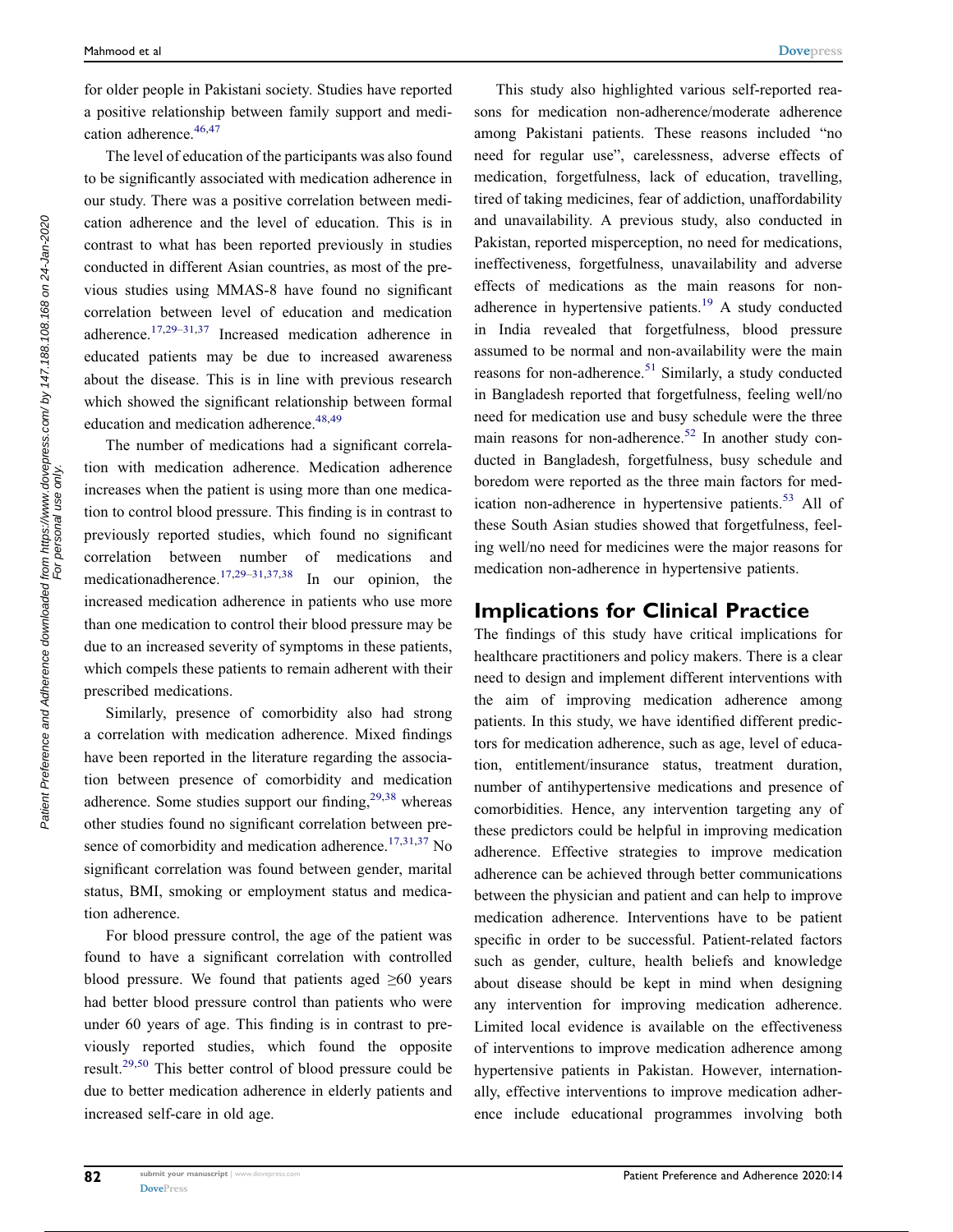<span id="page-11-11"></span>patients and family members, in the form of individual instructions or group classes; regular monitoring of blood pressure at home; providing entitlement to free medical care; simplifying the dosing regimen; and behavioural interventions, such as memory aids and synchronizing therapeutic activities with the daily routine, eg taking medications before a shower or after prayer.<sup>[54](#page-13-4)[,55](#page-13-5)</sup> The existing literature has demonstrated that interventions aimed at improving health literacy, using communication technologies such as mobile applications and sending SMS reminders, electronic medication reconciliation and motivational interviewing can improve medication adherence and may have positive effects on treatment outcomes.<sup>[56](#page-13-6)–[63](#page-13-7)</sup>

## <span id="page-11-12"></span>Study Limitations

There are a few limitations to our study findings. This study was conducted in only one city in Pakistan; therefore, the findings may not be generalizable to other cities, towns and villages. Self-administered questionnaires were used in this research to assess medication adherence, which may lead to under- or overestimation of results. This questionnaire required recall of previous events, which may lead to recall bias, especially in older patients or those who had been on antihypertensive treatment for many years. However, MMAS-8 has very well-documented reliability and validity in assessing medication adherence. In this study, comorbidity was recorded as a dichotomous outcome (present/not present); however, the number and nature of comorbidities, which could potentially affect medication adherence and treatment outcome, were not recorded. Future studies should collect data focusing on the number and nature of comorbidities, and their impact on medication adherence.

## **Conclusion**

Adherence to prescribed antihypertensive medications was suboptimal in hypertensive patients attending different healthcare settings in Islamabad, Pakistan. This suboptimal medication adherence was associated with poor blood pressure control. Keeping in view the predictors of good blood pressure control identified in this study, targeted interventions should be introduced and implemented for better treatment outcomes.

## Acknowledgments

The authors thank Professor Donald E. Morisky, Department of Community Health Sciences, UCLA Fielding School of Public Health, Los Angeles, United States, for granting us permission to use the copyrighted MMAS-8. Use of the ©MMAS is protected by US copyright and registered trademark laws. Permission for use is required. A licensing agreement is available from: Donald E. Morisky, 294 Lindura Court, Las Vegas, NV 89138- 4632; dmorisky@gmail.com.

## **Disclosure**

The authors declare that they have no conflicts of interest.

## References

- <span id="page-11-0"></span>1. Kokubo Y, Iwashima Y. Higher blood pressure as a risk factor for diseases other than stroke and ischemic heart disease. Hypertension. [2015](#page-2-0);66(2):254–259. doi:[10.1161/HYPERTENSIONAHA.115.03480](https://doi.org/10.1161/HYPERTENSIONAHA.115.03480)
- <span id="page-11-1"></span>2. Rapsomaniki E, Timmis A, George J, et al. Blood pressure and incidence of twelve cardiovascular diseases: lifetime risks, healthy life-years lost, and age-specific associations in 1· 25 million people. Lancet. [2014](#page-2-0);383(9932):1899–1911. doi:[10.1016/S0140-6736\(14\)](https://doi.org/10.1016/S0140-6736(14)60685-1) [60685-1](https://doi.org/10.1016/S0140-6736(14)60685-1)
- <span id="page-11-2"></span>3. Mills KT, Bundy JD, Kelly TN, et al. Global burden of hypertension: analysis of population-based studies from 89 countries. J Hypertens. [2015](#page-2-1);33:e2. doi:[10.1097/01.hjh.0000469726.59998.cc](https://doi.org/10.1097/01.hjh.0000469726.59998.cc)
- <span id="page-11-3"></span>4. W.H.O report on global prevalence of hypertension published on World Health Day; [2013.](#page-2-2) Available from: [https://apps.who.int/iris/](https://apps.who.int/iris/bitstream/handle/10665/79059/WHO_DCO_WHD_2013.2_eng.pdf;jsessionid=F638668E0D914847E4B72CCAFB90BC63?sequence=1) [bitstream/handle/10665/79059/WHO\\_DCO\\_WHD\\_2013.2\\_eng.pdf;](https://apps.who.int/iris/bitstream/handle/10665/79059/WHO_DCO_WHD_2013.2_eng.pdf;jsessionid=F638668E0D914847E4B72CCAFB90BC63?sequence=1) [jsessionid=F638668E0D914847E4B72CCAFB90BC63?sequence=1](https://apps.who.int/iris/bitstream/handle/10665/79059/WHO_DCO_WHD_2013.2_eng.pdf;jsessionid=F638668E0D914847E4B72CCAFB90BC63?sequence=1). Accessed July 27, 2019.
- <span id="page-11-4"></span>5. Mohan S, Campbell NR. Hypertension management. Hypertension. [2009](#page-2-3);53(3):450–451. doi:[10.1161/HYPERTENSIONAHA.108.127076](https://doi.org/10.1161/HYPERTENSIONAHA.108.127076)
- <span id="page-11-5"></span>6. Prenissl J, Manne-Goehler J, Jaacks LM, et al. Hypertension screening, awareness, treatment, and control in India: a nationally representative cross-sectional study among individuals aged 15 to 49 years. PLoS Med. [2019](#page-2-4);16(5):e1002801. doi:[10.1371/journal.pmed.1002801](https://doi.org/10.1371/journal.pmed.1002801)
- <span id="page-11-6"></span>7. Lu J, Lu Y, Wang X, et al. Prevalence, awareness, treatment, and control of hypertension in China: data from 1· 7 million adults in a population-based screening study (China PEACE million persons project). Lancet. [2017](#page-2-4);390(10112):2549–2558. doi:[10.1016/S0140-](https://doi.org/10.1016/S0140-6736(17)32478-9) [6736\(17\)32478-9](https://doi.org/10.1016/S0140-6736(17)32478-9)
- <span id="page-11-7"></span>8. Shah N, Shah Q, Shah AJ. The burden and high prevalence of hypertension in Pakistani adolescents: a meta-analysis of the published studies. Arch Public Health. [2018;](#page-2-5)76(1):20. doi:[10.1186/](https://doi.org/10.1186/s13690-018-0265-5) [s13690-018-0265-5](https://doi.org/10.1186/s13690-018-0265-5)
- <span id="page-11-8"></span>9. Khatib R, Schwalm J-D, Yusuf S, et al. Patient and healthcare provider barriers to hypertension awareness, treatment and follow up: a systematic review and meta-analysis of qualitative and quantitative studies. PLoS One. [2014;](#page-2-6)9(1):e84238. doi:[10.1371/journal.](https://doi.org/10.1371/journal.pone.0084238) [pone.0084238](https://doi.org/10.1371/journal.pone.0084238)
- 10. Jaam M, Hadi MA, Kheir N, et al. A qualitative exploration of barriers to medication adherence among patients with uncontrolled diabetes in Qatar: integrating perspectives of patients and health care providers. Patient Prefer Adherence. 2018;12:2205. doi:[10.2147/](https://doi.org/10.2147/PPA.S174652) [PPA.S174652](https://doi.org/10.2147/PPA.S174652)
- <span id="page-11-9"></span>11. Jaam M, Ibrahim MIM, Kheir N, Hadi MA, Diab MI, Awaisu A. Assessing prevalence of and barriers to medication adherence in patients with uncontrolled diabetes attending primary healthcare clinics in Qatar. Prim Care Diabetes. [2018;](#page-2-6)12(2):116–125. doi:[10.1016/j.pcd.2017.11.001](https://doi.org/10.1016/j.pcd.2017.11.001)
- <span id="page-11-10"></span>12. Cramer J, Benedict A, Muszbek N, Keskinaslan A, Khan Z. The significance of compliance and persistence in the treatment of diabetes, hypertension and dyslipidaemia: a review. Int J Clin Pract. [2008](#page-2-7);62(1):76–87. doi:[10.1111/j.1742-1241.2007.01630.x](https://doi.org/10.1111/j.1742-1241.2007.01630.x)

For personal use only.

83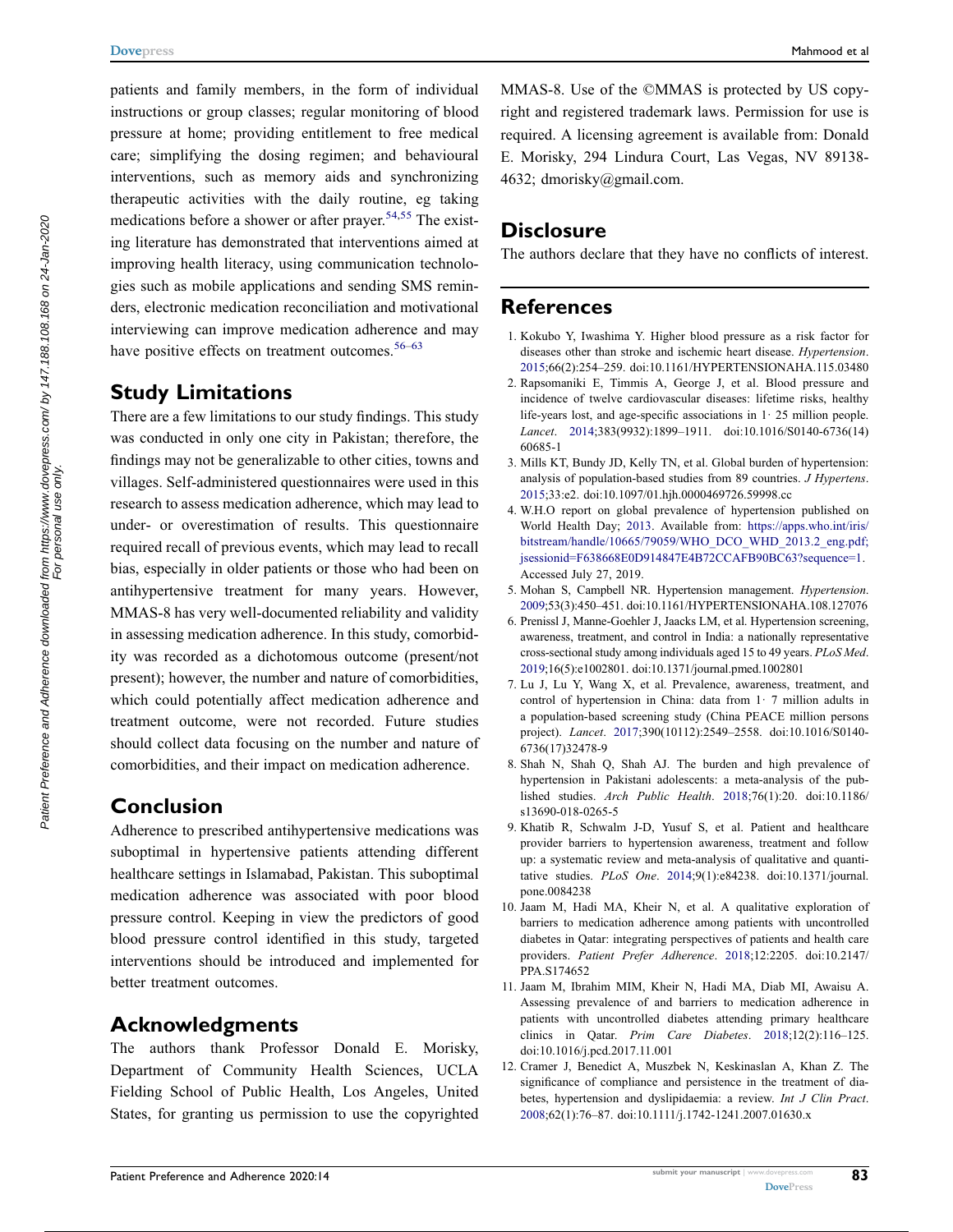- <span id="page-12-0"></span>13. Levy G, Zamacona MK, Jusko WJ. Developing compliance instructions for drug labeling. Clin Pharmacol Ther. [2000;](#page-2-8)68(6):586–591. doi:[10.1067/mcp.2000.110976](https://doi.org/10.1067/mcp.2000.110976)
- <span id="page-12-1"></span>14. Gibaldi M. Failure to comply: a therapeutic dilemma and the bane of clinical trials. J Clin Pharmacol. [1996](#page-2-9);36(8):674–682. doi:[10.1002/](https://doi.org/10.1002/jcph.1996.36.issue-8) [jcph.1996.36.issue-8](https://doi.org/10.1002/jcph.1996.36.issue-8)
- <span id="page-12-2"></span>15. Li YT, Wang HH, Liu KQ, et al. Medication adherence and blood pressure control among hypertensive patients with coexisting long-term conditions in primary care settings: a cross-sectional analysis. Medicine. [2016;](#page-2-10)95 (20). doi:[10.1097/MD.0000000000004864.](https://doi.org/10.1097/MD.0000000000004864)
- <span id="page-12-3"></span>16. Jalal Z, Antoniou S, Taylor D, Paudyal V, Finlay K, Smith F. South Asians living in the UK and adherence to coronary heart disease medication: a mixed-method study. Int J Clin Pharm. [2019](#page-2-10);41 (1):122–130. doi:[10.1007/s11096-018-0760-3](https://doi.org/10.1007/s11096-018-0760-3)
- <span id="page-12-4"></span>17. Hashmi SK, Afridi MB, Abbas K, et al. Factors associated with adherence to anti-hypertensive treatment in Pakistan. PLoS One. [2007;](#page-2-11)2(3):e280. doi:[10.1371/journal.pone.0000280](https://doi.org/10.1371/journal.pone.0000280)
- <span id="page-12-5"></span>18. Ahmed N, Abdul Khaliq M, Shah SH, Anwar W. Compliance to antihypertensive drugs, salt restriction, exercise and control of systemic hypertension in hypertensive patients at Abbottabad. J Ayub Med Coll Abbottabad. [2008;](#page-2-12)20(2):66–69.
- <span id="page-12-6"></span>19. Ali M, Hameed J, Zia MH, Masood RA, Shahzad A. Patient compliance in systemic hypertension and to identify causes of non-compliance. J Islam Int Med Coll. [2013](#page-2-12):48.
- <span id="page-12-7"></span>20. Morisky DE, Green LW, Levine DM. Concurrent and predictive validity of a self-reported measure of medication adherence. Med Care. [1986](#page-2-11);24:67–74. doi:[10.1097/00005650-198601000-00007](https://doi.org/10.1097/00005650-198601000-00007)
- <span id="page-12-8"></span>21. Meghani ST, Sehar S, Punjani NS. Comparison and analysis of health care delivery system: pakistan versus China. Int J Endorsing Health Sci Res. [2014](#page-2-13);2:46–50.
- <span id="page-12-9"></span>22. Islam A. Health sector reform in Pakistan: future directions. J Pak Med Assoc. [2002;](#page-2-13)52(4):174–182.
- <span id="page-12-10"></span>23. Morisky DE, Ang A, Krousel-Wood M, Ward HJ. Predictive validity of a medication adherence measure in an outpatient setting. J Clin Hypertens. [2008;](#page-3-1)10(5):348–354. doi:[10.1111/j.1751-7176.2008.075](https://doi.org/10.1111/j.1751-7176.2008.07572.x) [72.x](https://doi.org/10.1111/j.1751-7176.2008.07572.x)
- 24. Berlowitz DR, Foy CG, Kazis LE, et al. Effect of intensive blood-pressure treatment on patient-reported outcomes. N Engl J Med. 2017;377(8):733–744. doi:[10.1056/NEJMoa1611179](https://doi.org/10.1056/NEJMoa1611179)
- <span id="page-12-11"></span>25. Morisky DE, DiMatteo MR. Improving the measurement of self-reported medication nonadherence: response to authors. J Clin Epidemiol. [2011](#page-3-2);64(3):255–257. doi:[10.1016/j.jclinepi.2010.](https://doi.org/10.1016/j.jclinepi.2010.09.002) [09.002](https://doi.org/10.1016/j.jclinepi.2010.09.002)
- <span id="page-12-12"></span>26. Saleem F, Hassali MA, Akmal S, et al. Translation and validation study of Morisky Medication Adherence Scale (MMAS): the Urdu version for facilitating person-centered healthcare in Pakistan. Int J Pers Cent Med. [2012](#page-3-3);2(3):384–390.
- <span id="page-12-13"></span>27. National Institute for Health and Care Excellence (NICE) [Internet]. Manchester, UK: Hypertension in adults: diagnosis and management NICE guidelines [CG127]; August [2011](#page-3-4) [reviewed October 2013]. Available from: [https://www.nice.org.uk/guidance/cg127.](https://www.nice.org.uk/guidance/cg127) Accessed December 31, 2019.
- <span id="page-12-14"></span>28. Nielsen JØ, Shrestha AD, Neupane D, Kallestrup P. Non-adherence to anti-hypertensive medication in low-and middle-income countries: a systematic review and meta-analysis of 92443 subjects. J Hum Hypertens. [2017](#page-9-1);31(1):14. doi:[10.1038/jhh.2016.31](https://doi.org/10.1038/jhh.2016.31)
- <span id="page-12-15"></span>29. Khayyat SM, Khayyat SMS, Alhazmi RSH, Mohamed MM, Hadi MA. Predictors of medication adherence and blood pressure control among Saudi hypertensive patients attending primary care clinics: a cross-sectional study. PLoS One. [2017](#page-9-2);12(1):e0171255. doi:[10.1371/journal.pone.0171255](https://doi.org/10.1371/journal.pone.0171255)
- <span id="page-12-18"></span>30. Lee GK, Wang HH, Liu KQ, Cheung Y, Morisky DE, Wong MC. Determinants of medication adherence to antihypertensive medications among a Chinese population using Morisky medication adherence scale. PLoS One. [2013](#page-9-3);8(4):e62775. doi:[10.1371/journal.](https://doi.org/10.1371/journal.pone.0062775) [pone.0062775](https://doi.org/10.1371/journal.pone.0062775)
- <span id="page-12-19"></span>31. Kang CD, Tsang PP, Li WT, et al. Determinants of medication adherence and blood pressure control among hypertensive patients in Hong Kong: a cross-sectional study. Int J Cardiol. [2015](#page-9-3);182:250–257. doi:[10.1016/j.ijcard.2014.12.064](https://doi.org/10.1016/j.ijcard.2014.12.064)
- <span id="page-12-22"></span>32. Han WP, Hong SA, Tiraphat S. Factors related to medication adherence among essential hypertensive patients in tertiary hospitals in Yangon, Myanmar. J Public Health Dev. [2015](#page-9-4);13(2):43–56.
- 33. Shaik SA, Alsuwailem A, Alhargan A, et al. Medications adherence level and its associated factors among hypertensive patients at a major referral hospital, in Riyadh, KSA. Asian J Med Sci. 2016;7 (4):24–30. doi:[10.3126/ajms.v7i4.14085](https://doi.org/10.3126/ajms.v7i4.14085)
- 34. Fahey M, Abdulmajeed A, Sabra K. Measurement of adherence to anti-hypertensive medication as perceived by doctors and patients. Qatar Med J. 2006;2006(1):16. doi:[10.5339/qmj.2006.1.16](https://doi.org/10.5339/qmj.2006.1.16)
- <span id="page-12-16"></span>35. Saadat Z, Nikdoust F, Aerab-Sheibani H, et al. Adherence to antihypertensives in patients with comorbid condition. Nephrourol Mon. [2015](#page-9-5);7(4). doi:[10.5812/numonthly.](https://doi.org/10.5812/numonthly)
- <span id="page-12-17"></span>36. Organization WH. Adherence to long-term therapies: evidence for action. [2003](#page-9-6). [https://apps.who.int/iris/bitstream/handle/10665/42682/](https://apps.who.int/iris/bitstream/handle/10665/42682/9241545992.pdf) [9241545992.pdf](https://apps.who.int/iris/bitstream/handle/10665/42682/9241545992.pdf). Accessed July 27, 2019.
- <span id="page-12-20"></span>37. Yue Z, Li C, Weilin Q, Bin W. Application of the health belief model to improve the understanding of antihypertensive medication adher-ence among Chinese patients. Patient Educ Couns. [2015](#page-9-3);98 (5):669–673. doi:[10.1016/j.pec.2015.02.007](https://doi.org/10.1016/j.pec.2015.02.007)
- <span id="page-12-21"></span>38. Al-Ramahi R. Adherence to medications and associated factors: a cross-sectional study among Palestinian hypertensive patients. J Epidemiol Glob Health. [2015;](#page-9-3)5(2):125–132. doi:[10.1016/j.](https://doi.org/10.1016/j.jegh.2014.05.005) [jegh.2014.05.005](https://doi.org/10.1016/j.jegh.2014.05.005)
- <span id="page-12-23"></span>39. Hassan N, Hasanah C, Foong K, et al. Identification of psychosocial factors of noncompliance in hypertensive patients. J Hum Hypertens. [2006](#page-9-2);20(1):23. doi:[10.1038/sj.jhh.1001930](https://doi.org/10.1038/sj.jhh.1001930)
- 40. Caro JJ, Salas M, Speckman JL, Raggio G, Jackson JD. Persistence with treatment for hypertension in actual practice. CMAJ. 1999;160(1):31–37.
- 41. Monane M, Bohn RL, Gurwitz JH, Glynn RJ, Levin R, Avorn J. Compliance with antihypertensive therapy among elderly Medicaid enrollees: the roles of age, gender, and race. Am J Public Health. 1996;86(12):1805–1808. doi:[10.2105/AJPH.86.12.1805](https://doi.org/10.2105/AJPH.86.12.1805)
- <span id="page-12-24"></span>42. Krousel-Wood M, Thomas S, Muntner P, Morisky D. Medication adherence: a key factor in achieving blood pressure control and good clinical outcomes in hypertensive patients. Curr Opin Cardiol. [2004](#page-9-2);19(4):357–362. doi:[10.1097/01.hco.0000126978.03828.9e](https://doi.org/10.1097/01.hco.0000126978.03828.9e)
- <span id="page-12-25"></span>43. Inkster ME, Donnan P, MacDonald T, Sullivan F, Fahey T. Adherence to antihypertensive medication and association with patient and practice factors. J Hum Hypertens. [2006;](#page-9-7)20(4):295. doi:[10.1038/sj.jhh.1001981](https://doi.org/10.1038/sj.jhh.1001981)
- <span id="page-12-26"></span>44. Youssef R, Moubarak I. Patterns and determinants of treatment compliance among hypertensive patients. [2002](#page-9-7).
- <span id="page-12-27"></span>45. Gryglewska B. How can we improve the effectiveness of treatment in elderly hypertensives? Blood Press. [2005;](#page-9-8)14(sup2):46–49. doi:[10.1080/08038020500428740](https://doi.org/10.1080/08038020500428740)
- <span id="page-12-28"></span>46. Olowookere AJ, Olowookere SA, Talabi AO, Etonyeaku AC, Adeleke OE, Akinboboye OO. Perceived family support and factors influencing medication adherence among hypertensive patients attending a Nigerian tertiary hospital. Ann Trop Med Public Health. [2015](#page-10-0);8(6):241. doi:[10.4103/1755-6783.162668](https://doi.org/10.4103/1755-6783.162668)
- <span id="page-12-29"></span>47. Marín-Reyes F, Rodríguez-Morán M. Family support of treatment compliance in essential arterial hypertension. Salud Publica Mex. [2001](#page-10-0);43(4):336–339. doi:[10.1590/S0036-36342001000400010](https://doi.org/10.1590/S0036-36342001000400010)
- <span id="page-12-30"></span>48. Setiati S, Sutrisna B. Prevalence of hypertension without anti-hypertensive medications and its association with social demographic characteristics among 40 years and above adult population in Indonesia. Acta Med Indones. [2005](#page-10-1);37(1):20–25.
- <span id="page-12-31"></span>49. Taibanguay N, Chaiamnuay S, Asavatanabodee P, Narongroeknawin P. Effect of patient education on medication adherence of patients with rheumatoid arthritis: a randomized controlled trial. Patient Prefer Adherence. [2019](#page-10-1);13:119. doi:[10.2147/PPA.S192008](https://doi.org/10.2147/PPA.S192008)